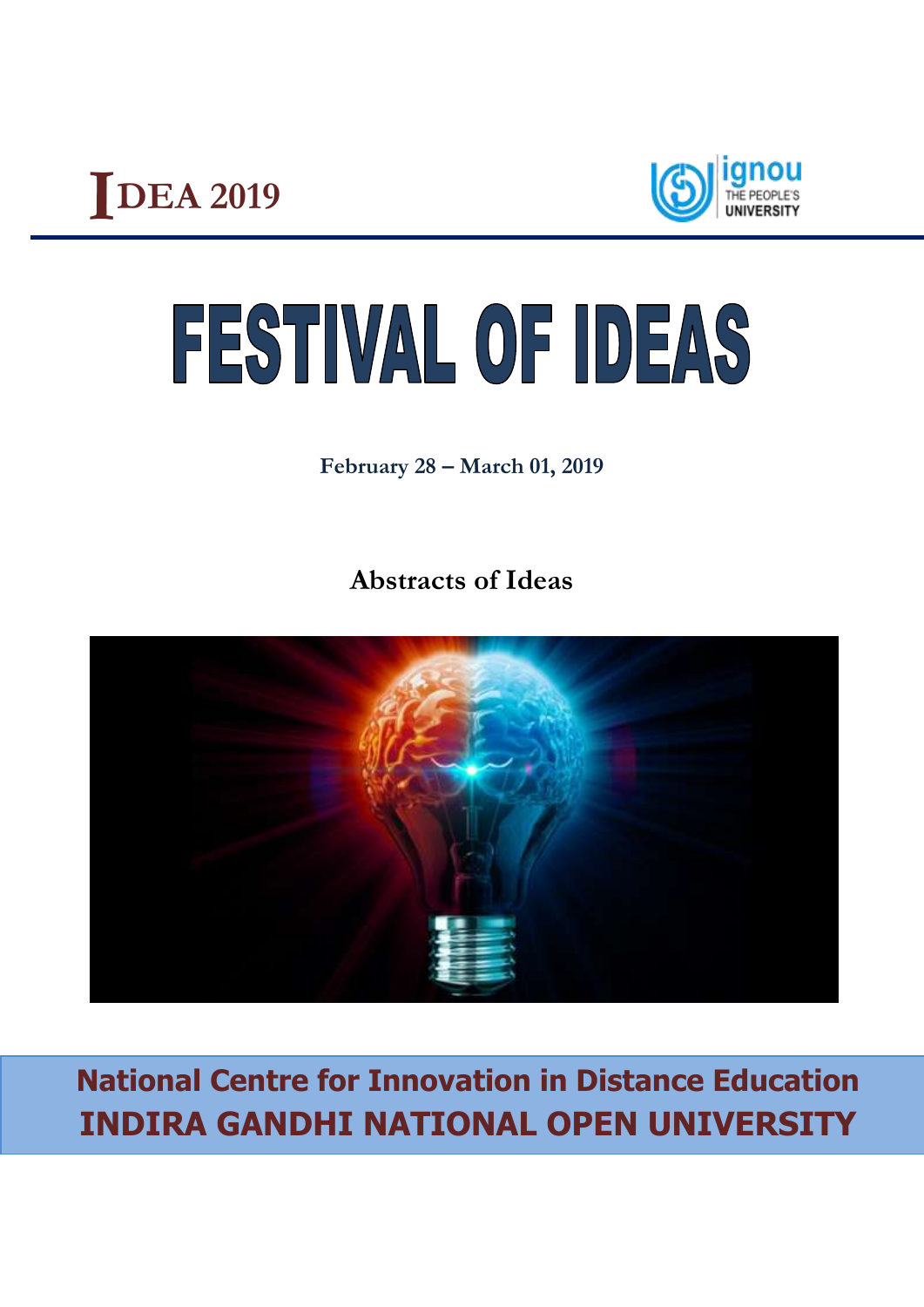#### **Abstracts of Ideas**

Festival of Ideas, Held on February 28-March 01, 2019, IGNOU, Maidan Garhi, New Delhi-110068

Under the aegis of the Institution's Innovation Council (IIC), National Centre for Innovation in Distance Education (NCIDE), IGNOU.

Advisor: Dr. Oum Prakash Sharma, Director, NCIDE Prepared by: Dr. Moumita Das, Assistant Director, NCIDE, IGNOU Design and typesetting: Mr. Praveen Chauhan, NCIDE

Secretarial Assistance: Mr. Pawan, Kumar, NCIDE

© Indira Gandhi National Open University, 2019.

*Published on behalf of Indira Gandhi National Open University, New Delhi by the Director, National Centre for Innovation in Distance Education (NCIDE).*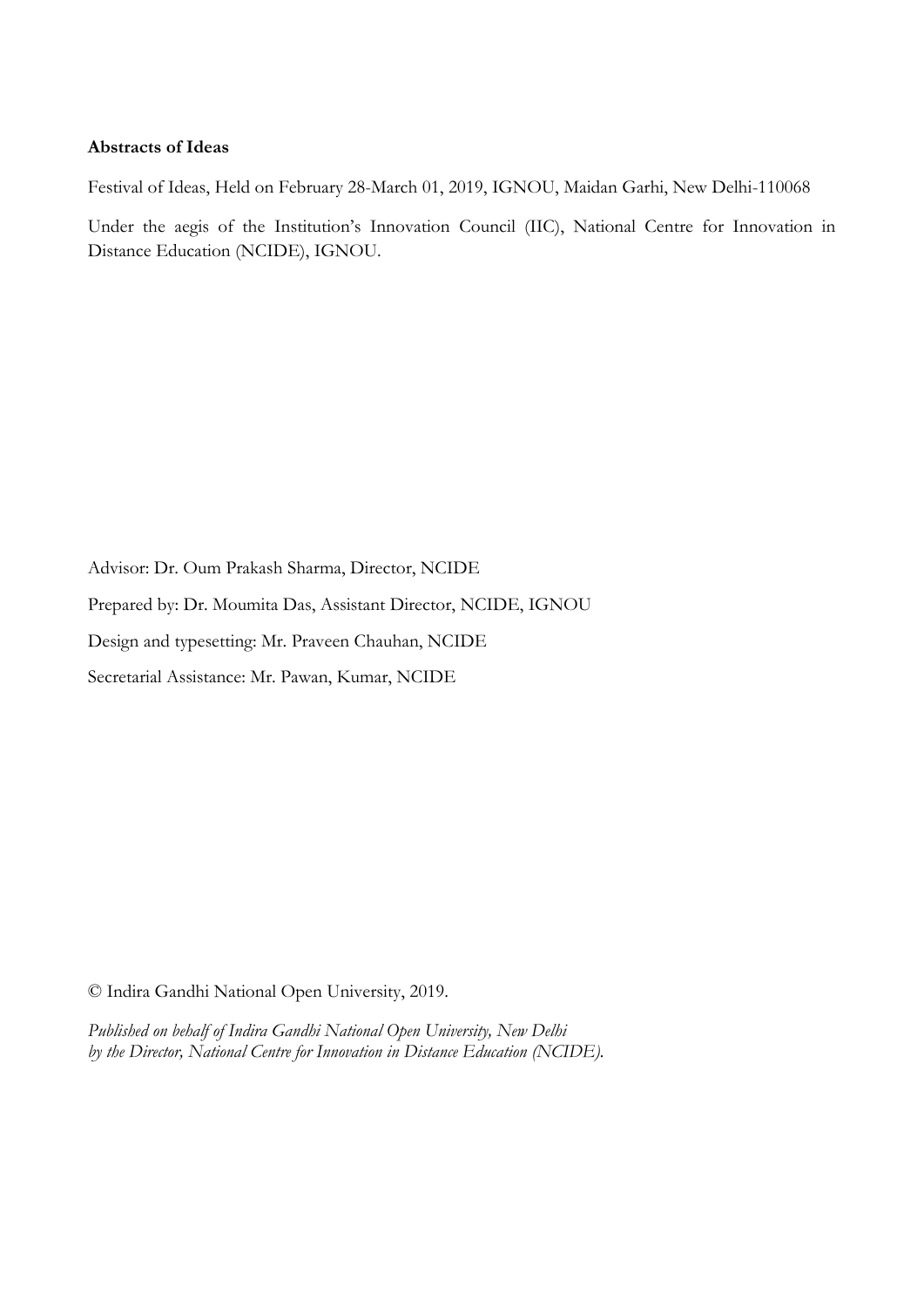# **About the Festival of Ideas**

The Festival of Ideas is being organized by the National Centre for Innovation in Distance Education (NCIDE) under the aegis of the Institution's Innovation Council (IIC) on February 28 and March 01, 2019 at IGNOU, Maidan Garhi, New Delhi. The objectives are to recognize, share, nurture and promote the ideas of the students of IGNOU. For this Festival, ideas of the IGNOU students were invited from all over India. The following were the themes in which ideas were invited :

- Food, Agriculture and Rural development
- Clean Energy and Alternate Fuel
- Clean Water and Water Management
- *Swacchata* Initiatives and Waste Management
- Health Care and Hygiene
- Education and Open University System
- Smart Transportation and Traffic Management

One hundred and twenty ideas were received from the students from across India. These ideas were evaluated by a panel of experts and the best twenty ideas were selected. These selected students have been invited to participate in the Festival.

The duration of the Festival will be of two days. It will have two parts. In the first part, an exhibition of ideas will be organized in which an idea competition will be held through posters and oral presentation. Three winners will be selected by a panel of judges and awarded. In the second part, a workshop on Business Plan Development will be held for all the selected students. The workshop is aimed to impart knowledge and skills related to Intellectual Property Rights, Design thinking, and Business Plan Development.

This Festival aims to facilitate the students to show their talent, test their ideas, connect with mentors, challenge themselves to think innovatively, and win exciting prizes. This would help the students to enhance their social and emotional learning, while boosting their competitive spirit. The training workshop on Business Plan Development will facilitate them to convert their ideas into innovative products and services. It is planned that the fully developed business plans created by these twenty students will be submitted to the MHRD Innovation Cell in October 2019.

**<sup>3</sup>** Idea Competition, Festival of Ideas, 28 February-1 March, 2019, Baba Saheb Ambedkar Convention Centre, IGNOU, Maidan Garhi, New Delhi.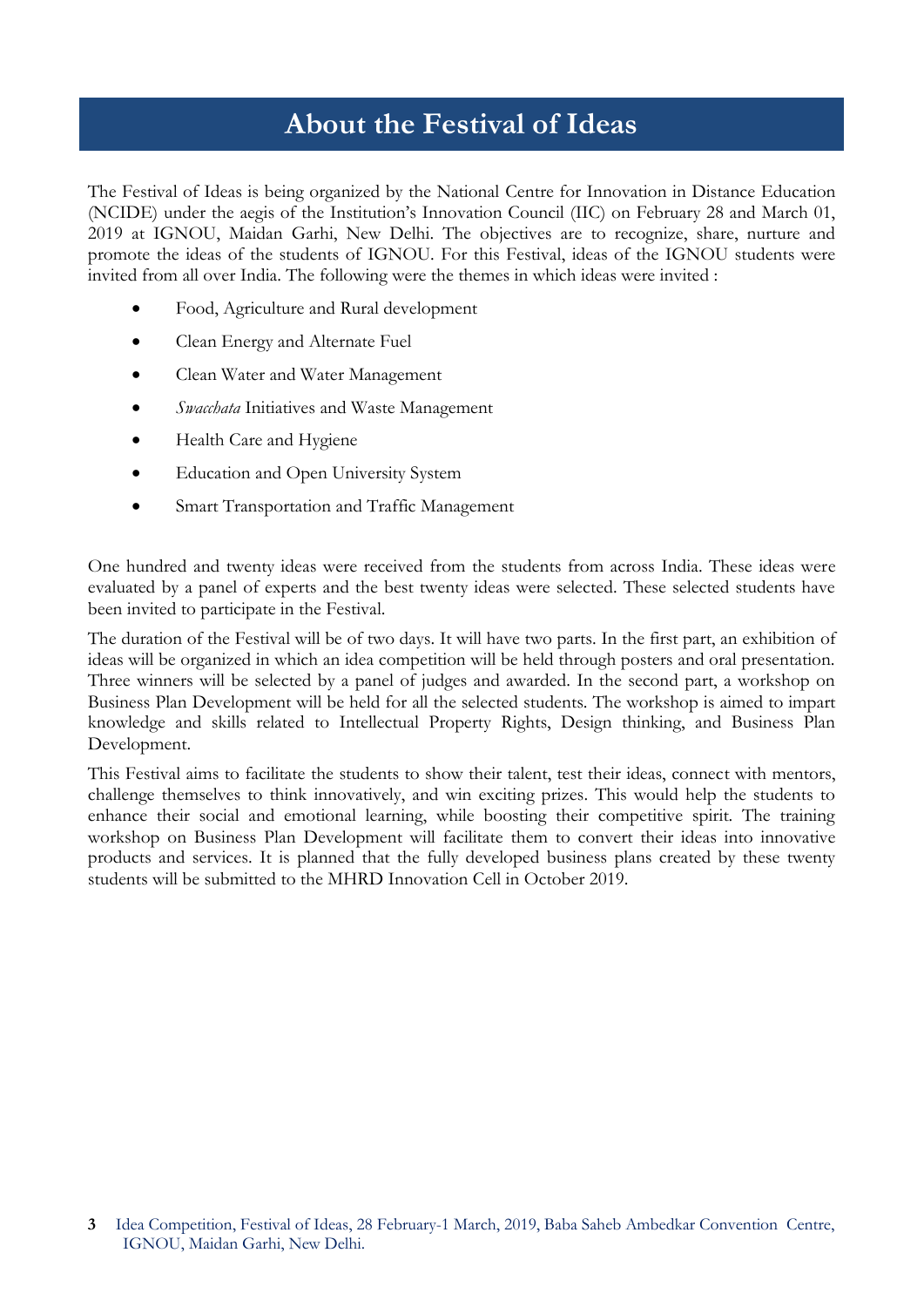# **FOOD, AGRICULTURE AND RURAL DEVELOPMENT**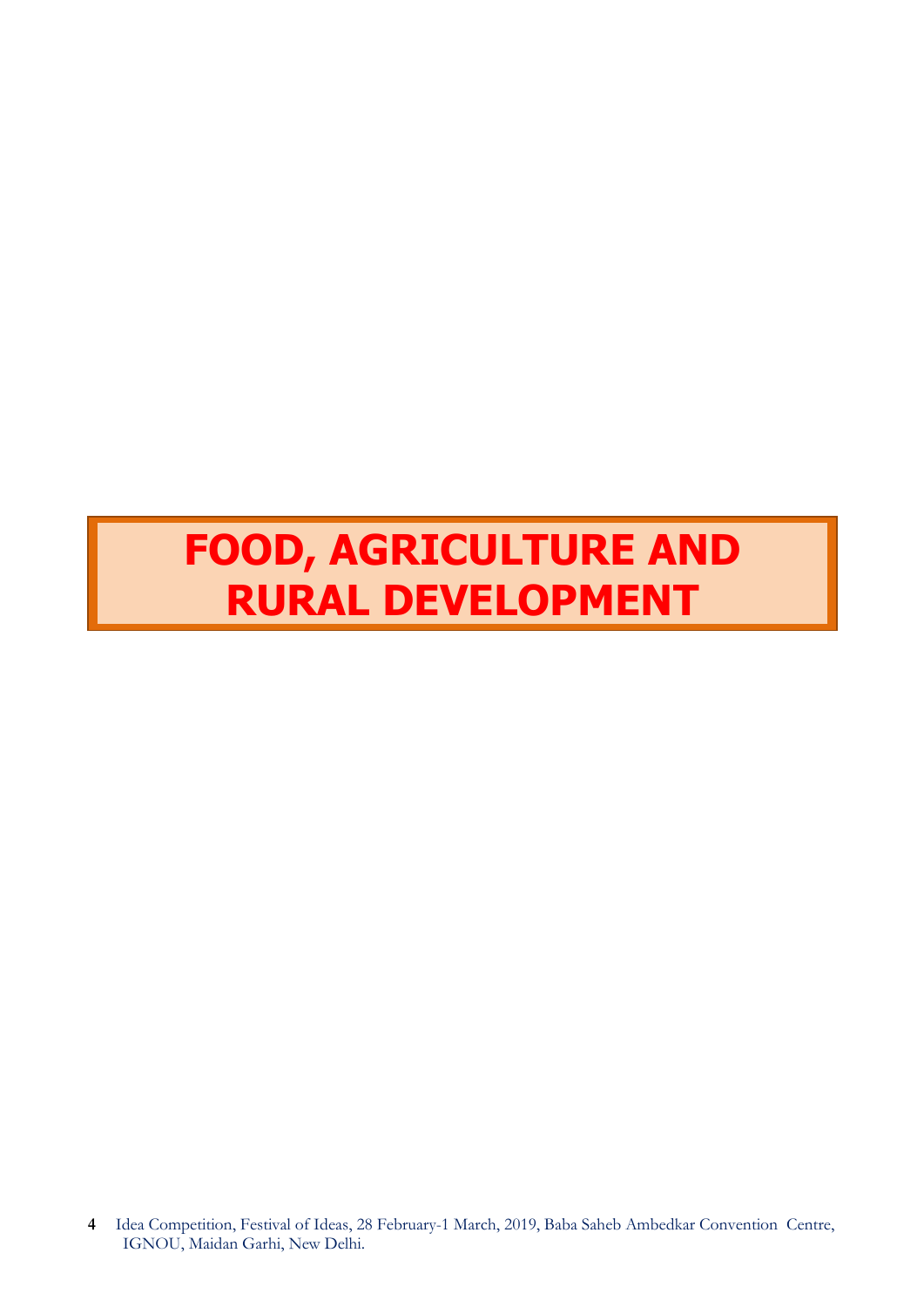# **Kisan Progress Card (KPC)**

# **Ashish Kumar Singh**

#### *Programme: PGDRD*

It has been found that due to a sudden change or in era of transition, farmers seem very reluctant to share information to various stakeholders of government. This Kisan progress Card (KPC) collects information of farmer on holistic basis and serve reluctant information to all co-related department annually/semi-annually. It facilitates the Government to record the level of development, concurrent needs and convert sample of various strata. It helps the Panchyati Raj Department and Agriculture Department to work simultaneously for development framework. This KPC puts emphasis on both qualitative and quantitative methods of collection data. It is also helpful for feedback analysis. This card can be better utilized soon after the completion of *Rabi* or *Kharif* crops to plan better for better yield. For implementation, the following is required: (i) Change Agent: This might by a *Kisan Salahkar* at the Block level, under the supervision of BAO and coordinator, (ii) Consolidated information sharing between the Ministries of Agriculture, Panchayati Raj, Social Welfare and Revenue and Taxation, and (iii) Information about the adaption of permanent policies and norms. If this idea ids implemented by any State Government, that Government would easily do holistic planning about supply and demand, farmers' economic condition and development needs of farmers.

**<sup>5</sup>** Idea Competition, Festival of Ideas, 28 February-1 March, 2019, Baba Saheb Ambedkar Convention Centre, IGNOU, Maidan Garhi, New Delhi.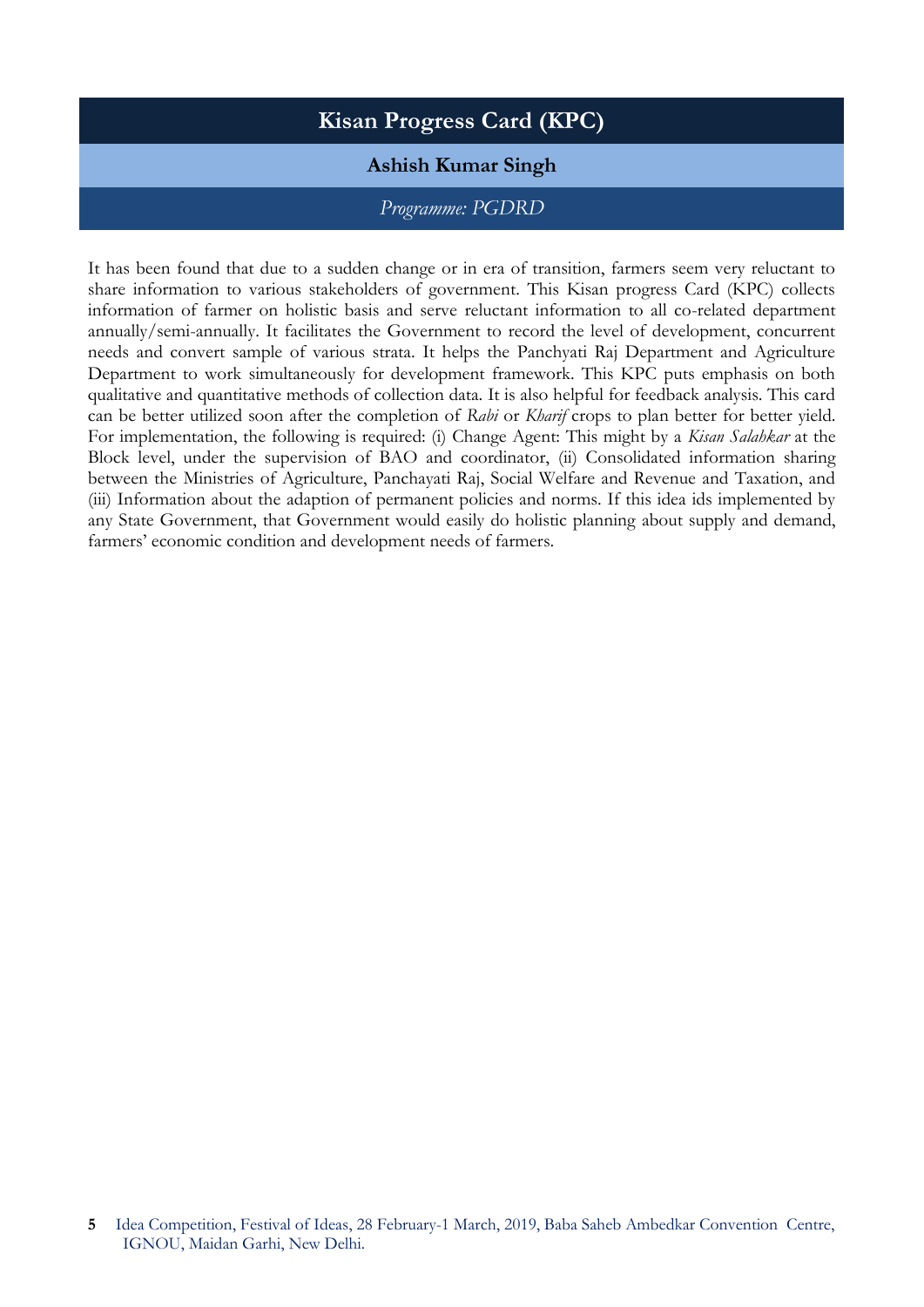# **Production of Eco-friendly, Nutritive and Low cost Organic Selenium through Azolla**

# **C. Sreenivasa Reddy**

#### *Programme: PhD in Biochemistry*

We are all aware that, due to increasing global warming and environmental pollution the bioavailability of good quality or organic nutrition became a costly affair. Even after spending more money, it is tough to get healthy and un-adulterated food. Also, the poultry industry is facing many issues and challenges with regard to communicable diseases owing to the poor immune strength of animals. So many industries are using antibiotics to prevent diseases. If we are able to improve the bioavailability of some specific minerals which are having antioxidant activity, we would be able to reduce the dependency on antibiotics and in turn we can address the issue of antibiotic resistance. This idea addresses this burning issue in the field of animal husbandry or veterinary sciences. This idea will help to boost the immune system of the farm animals and allow the growth of animals without any external antibiotics, especially for poultry, cattle, and other domestic animals. This method caters to the needs of normal farmers, small scale industries and of any big agricultural farm. The beneficiaries will be the rural veterinary animal breeders, and medium and small scale poultry industry. Here an idea of natural process through which selenium, a trace element required for boosting immune system and antioxidant status of our body or any living cell (plant or animal), gets increased is proposed. To achieve this, cultivation of *Azolla* (aquatic fern) in solution (medium) containing organic selenium is proposed. *Azolla*, which has 25%-30% protein content, is being used as feed supplement in veterinary animals. *Azolla* is widely used to purify the ponds. This property of *Azolla* will be used for the production of organic selenium. Selenium gets incorporated in the proteins, and converted into organic form. Organic minerals have much more importance than inorganic minerals due to more bioavailability with organic minerals. The dry mass of *Azolla* cultivated in organic selenium can be used as an alternative source of mineral supplementation rather than giving external antibiotics or synthetic drugs/chemicals. For cultivation of *Azolla*, the following steps are proposed: (a) Preparation of pond artificially, (b) Add red soil, super phosphate and inorganic minerals which are essential to growth of *Azolla*, (c) add inorganic minerals which are needed to convert to chelated form (d) grow *Azolla*, (e) dry the *Azolla* and make fine powder, (f) estimate Amount of mineral present in one gram of powder, (f) supplement the feed of veterinary animals with *Azolla* powder according to the requirement.

**<sup>6</sup>** Idea Competition, Festival of Ideas, 28 February-1 March, 2019, Baba Saheb Ambedkar Convention Centre, IGNOU, Maidan Garhi, New Delhi.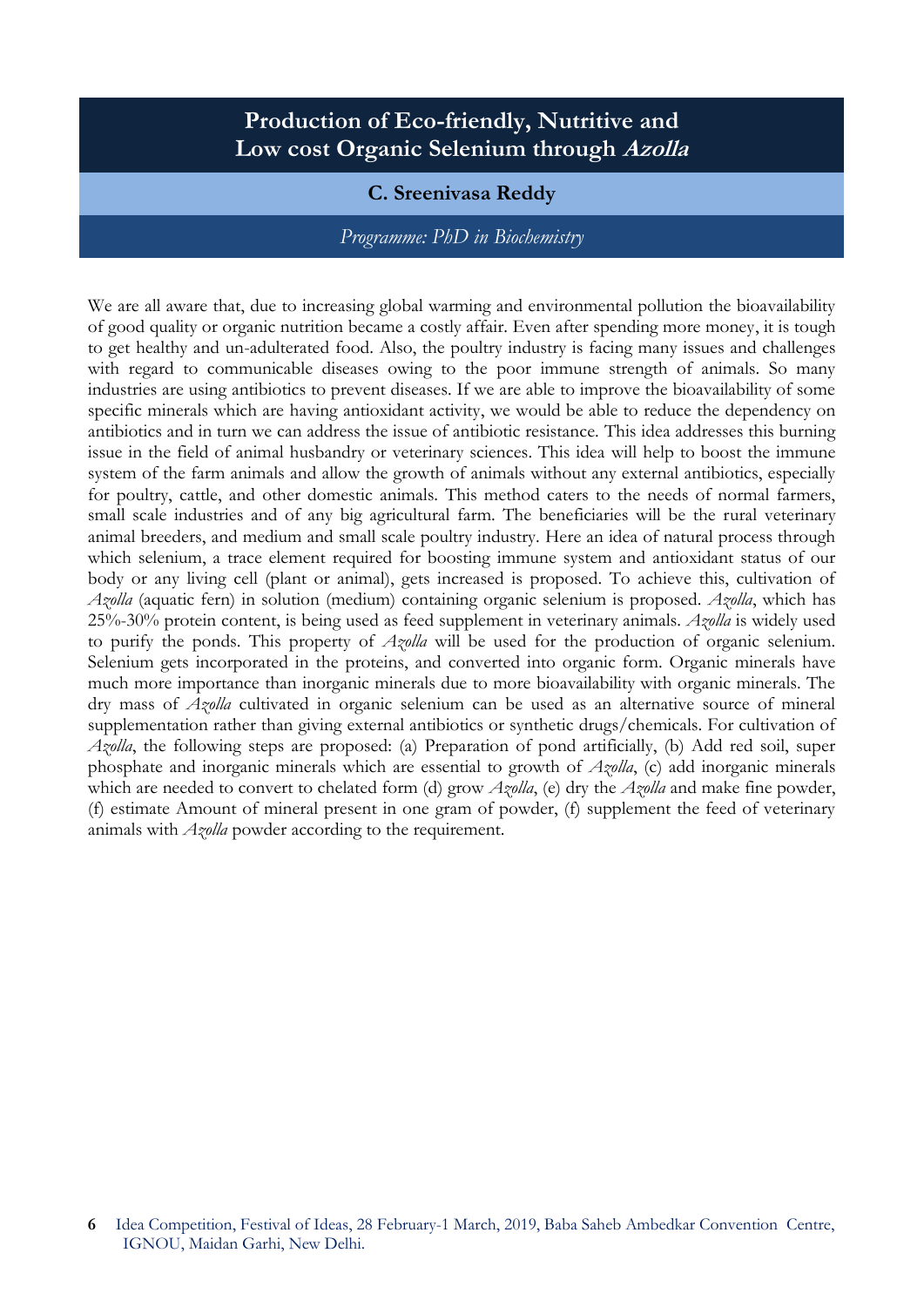# **Developing a Unique Community Owned Supply Chain Model**

#### **Om Prakash**

#### *Programme: PGDUPDL*

There is a need to enhance the farm and non-farm income, which would lead to food and nutrition security as well as economic and social security to rural and urban poor. The proposed model on organized retail vending options can be one of the best options to fulfill this need that would enable social and economic inclusion of rural as well as urban poor. The idea proposes the following: (a) converging and strengthening community based institutions (CBOs/CSOs) for establishing organized market for agricultural as well non-agricultural products for ensuring sustainable livelihoods of rural and urban poor and access to rural produce to urban populace, (b) establishing a mechanism for continuous, reliable, economical and sustainable model for bridging the supply demand gap in market for fresh and perishable vegetables, farm produce as well as non-agricultural produce from rural to urban areas in an organized manner, (c) developing a pilot model supply and marketing plan by direct access to the markets to farmers and fair, just and equitable distribution of the earned profits to the associated farmers, artisans, inclusion of urban vendors, market space availability and (d) ensuring social security, skilling, support for sustainable means of livelihood to the rural poor (farmer) as well as urban poor (vendors/hawkers). The implementation would require the (a) convergence of the Ministry of Housing and Urban Poverty Alleviation and Ministry of Rural Development, (b) involvement of Urban Mission, (c) operationalization of vendor committees in urban areas and development of organic clusters under farming and other clusters based on local livelihoods activities (d) price discovery in rural areas (collection centre) based on the local APMC wholesale prices/mandi rates of individual products, and the subsequent determination of distribution prices at APMC prices of the commodities/retail price as per vending location, among others. The beneficiaries include the rural poor, farmers, artisans, urban poor, vendors, urban populace and rural and urban CBOs/local bodies. This model aims to establish community based organizations' ownership of livelihood activities and thus, ensuring engagement of its members in income generation activities.

**<sup>7</sup>** Idea Competition, Festival of Ideas, 28 February-1 March, 2019, Baba Saheb Ambedkar Convention Centre, IGNOU, Maidan Garhi, New Delhi.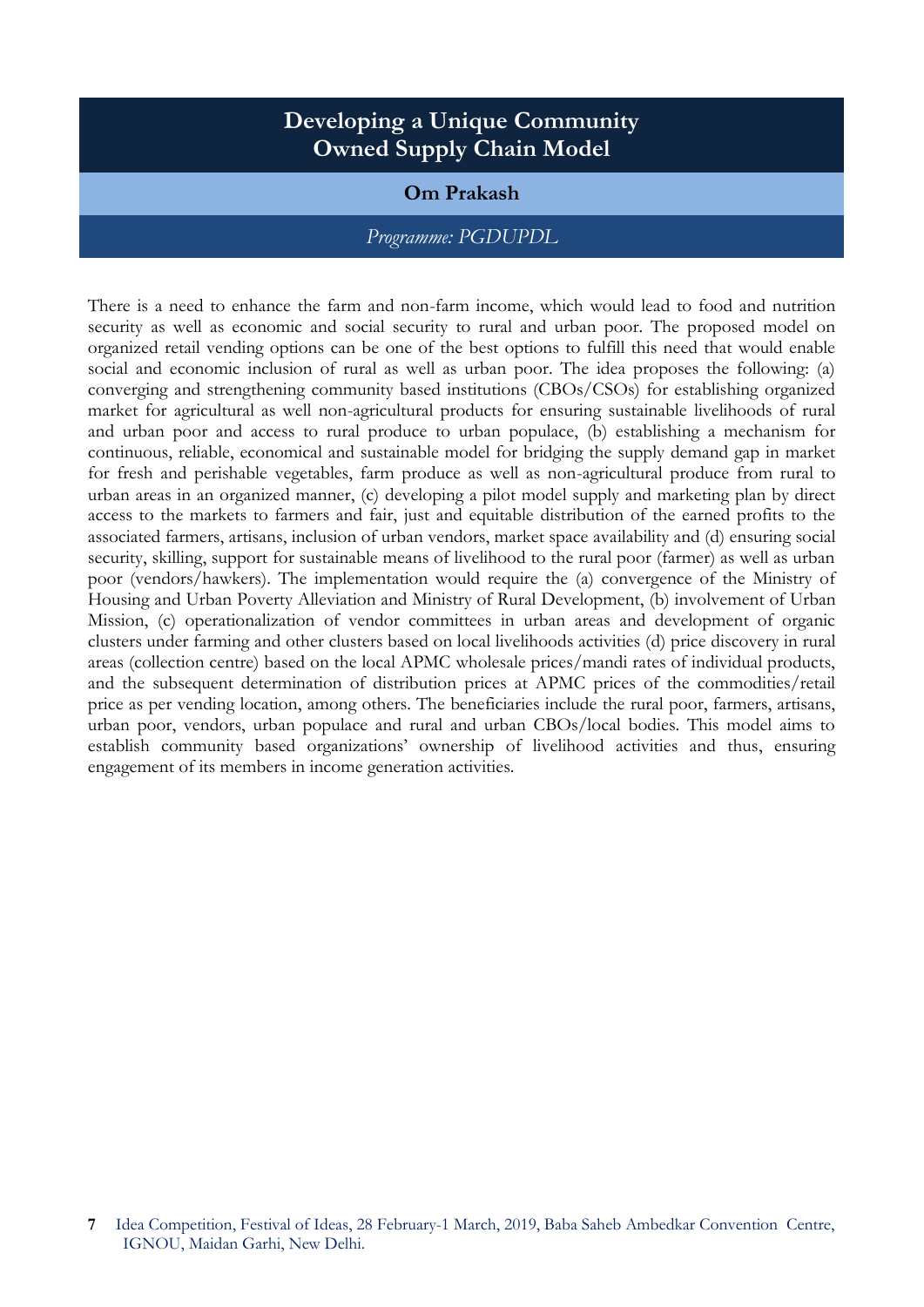# **Agro Era Vedic Tec**

# **Shashank Singh Bisht**

### *Programme: BCA*

The current agriculture system faces the problems of expensive fertilizer and pesticides, lack of proper irrigation facilities and high quality seeds, small holding of land, inadequate storage facilities and transportation, bad shape of agricultural marketing, scarcity of capital, and lack of mechanization. Chemical fertilizer is bad for the health of farmers. These fertilizers are distributed by companies and farmers have less knowledge about them. This idea is proposed to usher in a new agricultural era with the use of Vedic technique and new web technologies. The aim is to re-frame Vedic agriculture richness in India with new web technologies. This idea is to educate the farmers to practice ancient Vedic farming techniques to increase the fertility of the soil and increase crop output. The idea is to promote Vedic farming, improve the conditions of farmers in India, and increase employment in the agriculture sector. It is proposed to create an online platform for farmers, vendors and landless farmers, where they can register themselves and create an account and can see their monthly salary according to their crops and products. If any farmer produces crops independently even then they can log in and buy products and set deals of their crops. The beneficiaries will be the farmers, vendors, and landless farmers, the environment and the society.

**<sup>8</sup>** Idea Competition, Festival of Ideas, 28 February-1 March, 2019, Baba Saheb Ambedkar Convention Centre, IGNOU, Maidan Garhi, New Delhi.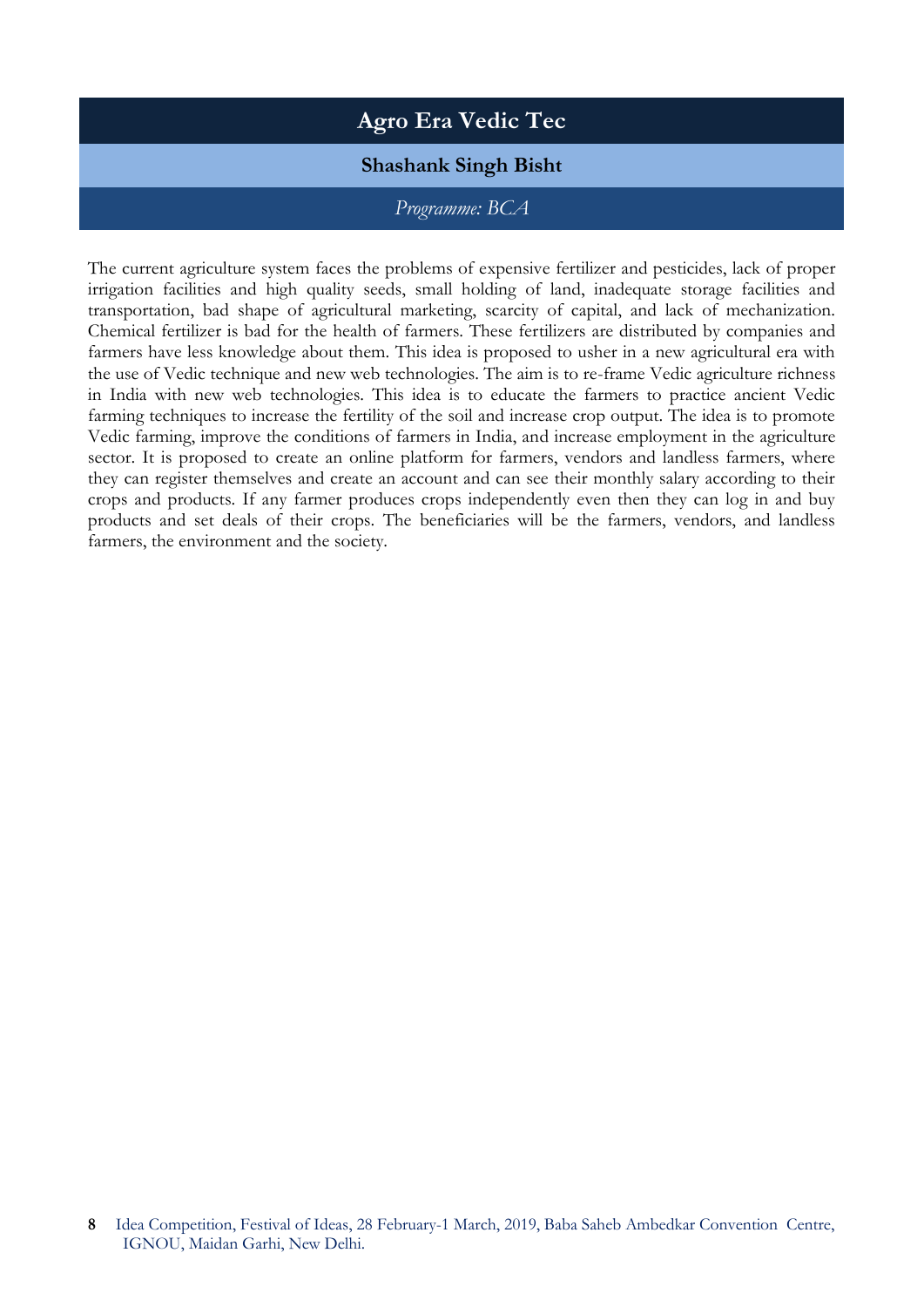# **Split Inverted Pyramid Transplanting Tool (SIPTT)**

### **Vinod Kumar K**

#### *Programme: PGDESD*

Transplanting a seeding to the field is a key agricultural operation. When the plant is transplanted carelessly, the roots can be bundled together, in wrong direction, and unable to supply nutrients to the plant. The seedling experiences transplant shock. Transplant Shock is significantly reduced with Split Inverted Pyramid Transplanting Tool (SIPTT). The SIPTT is shaped as a four sided inverted rectangular pyramid container. The sequence of operating SIPTT is: (i) Slide in the split sides of the pyramid sequentially into the source ground around the seedling. An inverted rectangular pyramid contains the seedling, its roots and soil, (ii) Pull out the SIPTT containing the seedling, (iii) Insert the SIPTT, with the seedling in it, in the target field, and (iv) Slide out the split sides of SIPTT sequentially from the field. The SIPTT container, with the seedling, is pulled out from the source field. The seedling with its root soil structure intact is safely inside the pyramid container during transfer to the target field. The pyramid with seedling is then planted in the target field. The sliding in and sliding out causes very little stress on the soil root structure of the seedling. The beneficiaries of this idea are the farmers who transplant seedlings from a source field or nursery to the target farm field. Initially the SIPTT will be used for only the planting operation in the farm field. SIPTT will be made using plastic angle sections instead of steel cut into V shape. Secondly, the process of extracting a seedling using SIPTT from the source field will be added as a new feature. The pyramid sections will be made with steel instead of plastic. Thirdly, the two above mentioned plastic and steel pyramid sections will be handled by pneumatic actuators mounted on a tractor. One pyramid V shape will pneumatically be inserted into the soil by the SIPTT operator on the tractor. The second pyramid V shape will be operated independently by pneumatic controls sensing the position of the inserted first V and then positioning and inserting the second V such that the pyramid is formed.

**<sup>9</sup>** Idea Competition, Festival of Ideas, 28 February-1 March, 2019, Baba Saheb Ambedkar Convention Centre, IGNOU, Maidan Garhi, New Delhi.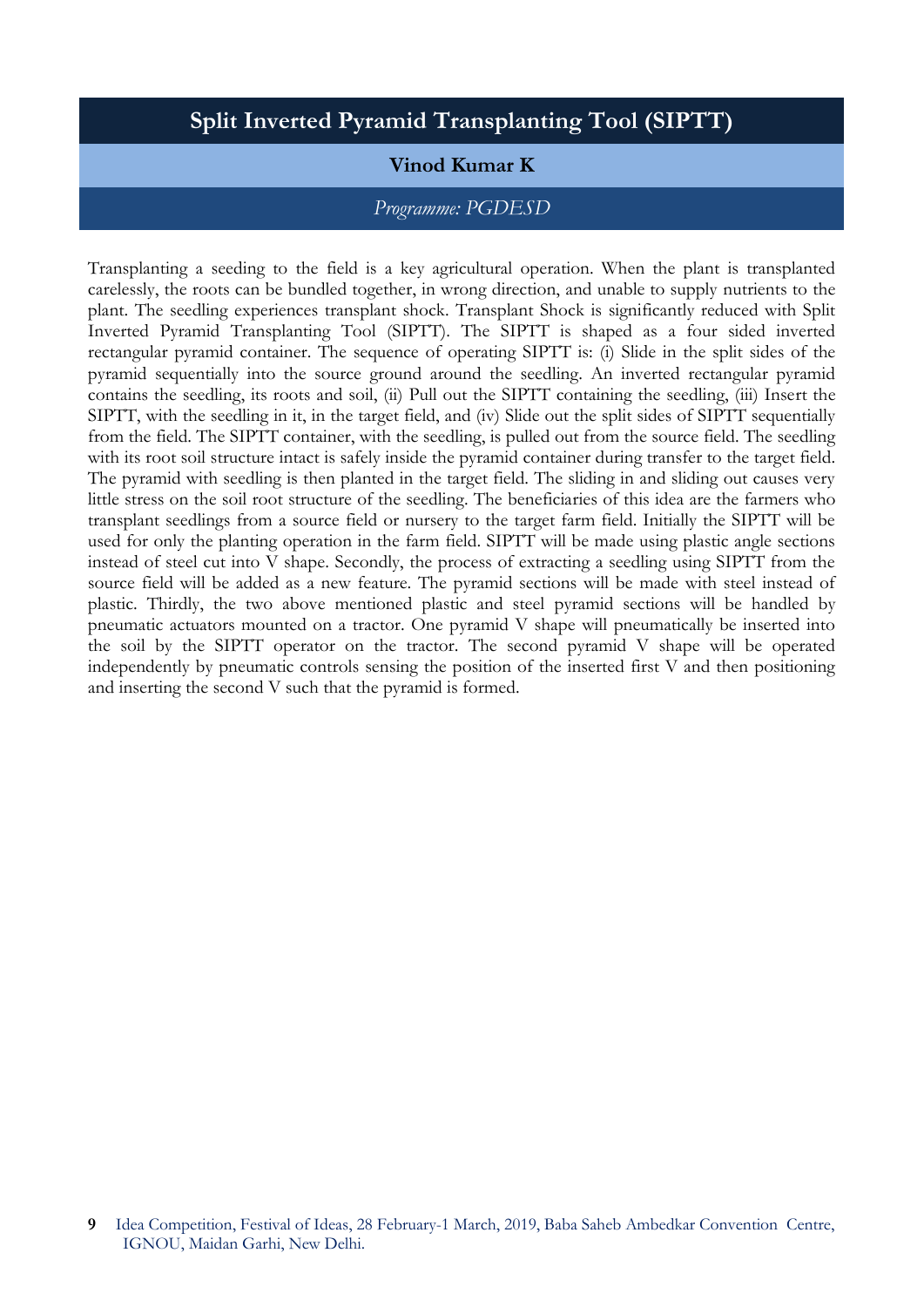# **HEALTH CARE AND HYGIENE**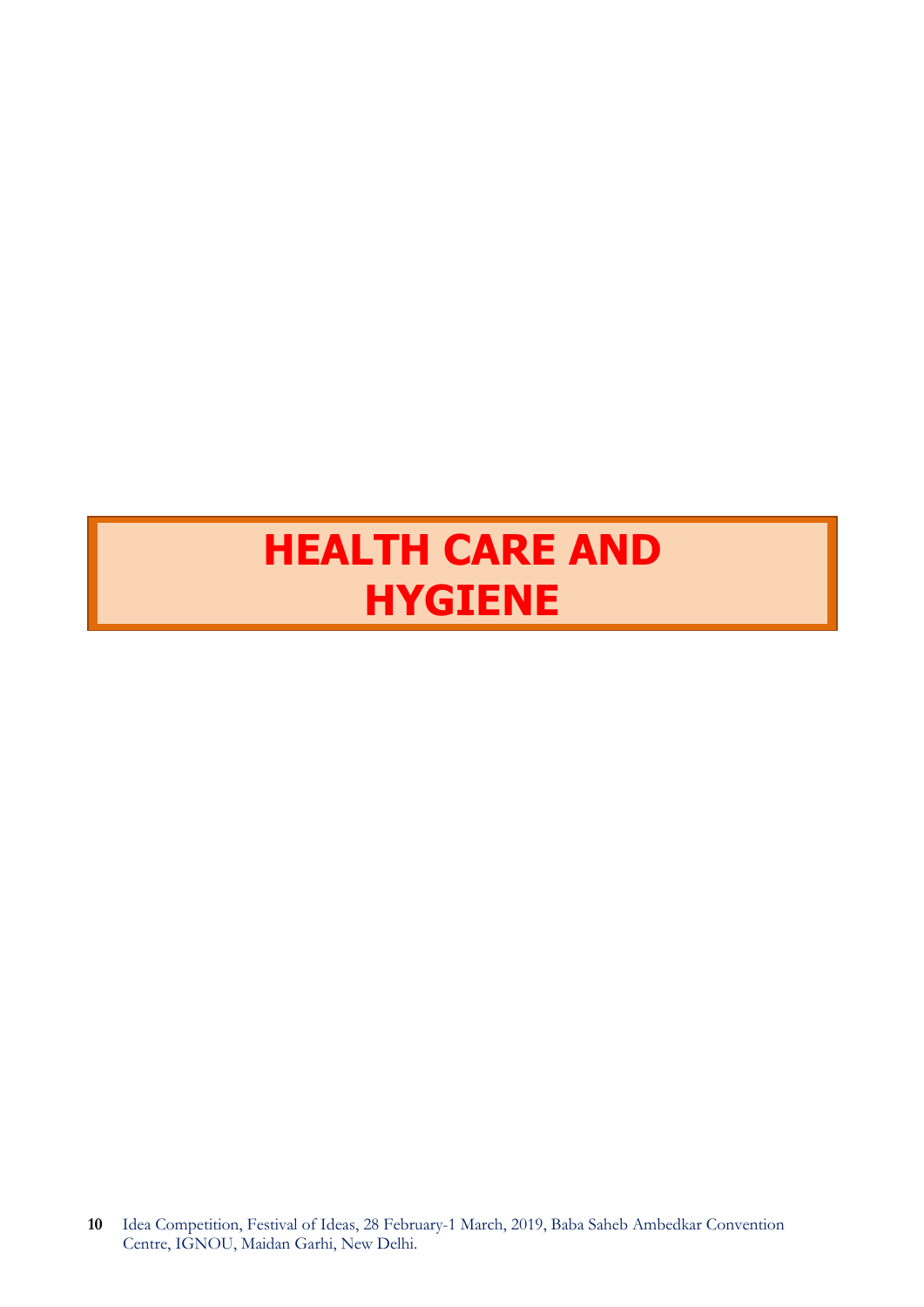# **Depression : A Digital Approach**

### **Argha Basu**

# *Programme: BDP*

Student depression is growing to be a serious problem across the world, especially in India. The ever increasing levels of stress, competition and workload are likely contributing factors. The problem encompasses a wide range of student behavior: from the lack of motivation to continue and succeed at one's present course of study to the extreme step of a student committing suicide. Depression is a challenging problem best dealt with by professionals; this idea is an aid to conventional treatment by psychologists and psychiatrists which the ideator has developed through personal experience. This idea is based on correcting one core assumption a student suffering from depression has: that they cannot get out of their current situation and that just because they have failed in the present, they cannot ever be successful in the future. Aside from conventional therapy, it is the ideator's strong belief that what will help a student are stories. Stories of the past, of people who have suffered the same affliction, the same failure yet have gone on to achieve success. However, depression is something that isolates an individual from the society at large and even from one's own family. A student in a situation like this has no exposure to such stories. Since these stories are real and autobiographical – having been written by individuals once in the same situations as these students – they could potentially have an authentic and positive impact. It is very difficult to find such stories, even in the age of the internet. The idea is to create a free website where students suffering from depression can anonymously interact with each other about their situations and lives, as well as find a collection of such stories of success from seemingly doomed situations that are written by their very own peers and seniors. The website will help them to get in touch with a network of people who have suffered depression and come out of it. Till date no website exists where students in India, be it preparing for their engineering or medical entrances, or PhD researchers tackling an insurmountable long-term problem, can get exposure to stories of individuals who walked the same path as them and suffered the same insecurities, the same frustrations, afflictions and loss of hope. Reading about such individuals and being able to contact them will provide a new dimension of experience for students that they will otherwise not get from sources that mean well but have not personally gone through the experience themselves. The core emphasis on stories, empathy and interaction are based on my original understanding and experience. Depression in students affects not only themselves but also their parents, grandparents and so on. Many families are thus affected and this harms society at large. It is in the best interest of both the individual and society to have safe places of learning, interaction and conversation about issues of mental health and this idea aims to cater to that interest. The initial plan of action will be to create a website with the collected stories, publicise it, cultivate a strong base of users to share their stories, monitor abusive content and acquire additional help to manage the website.

**<sup>11</sup>** Idea Competition, Festival of Ideas, 28 February-1 March, 2019, Baba Saheb Ambedkar Convention Centre, IGNOU, Maidan Garhi, New Delhi.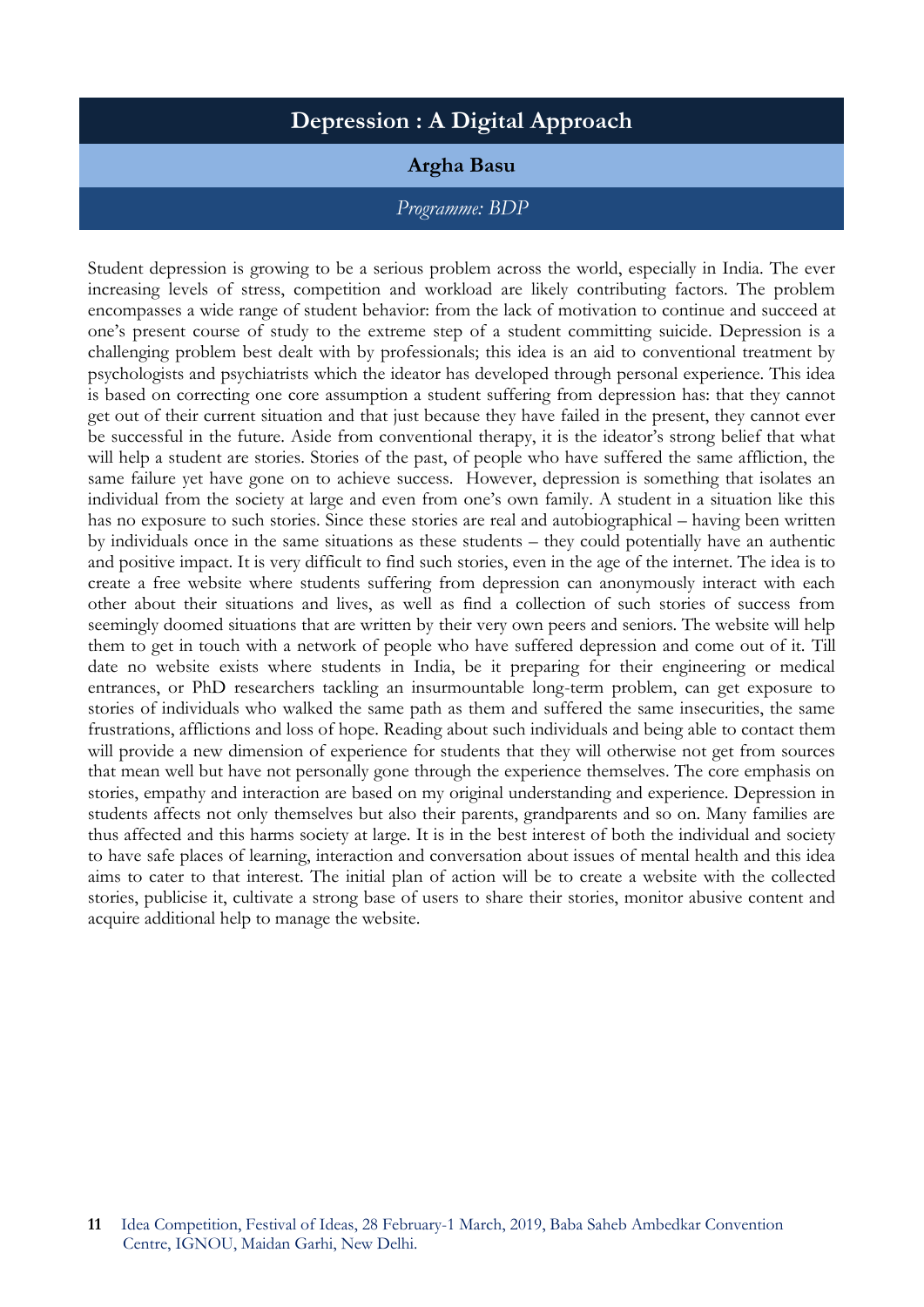# **Ambulance Management Solutions**

### **Bharath Varma Sai Patcham**

#### *Programme: MPA*

This idea is proposed for decreasing the response and transit time of the ambulances and bringing behavioural change in general public to give way to ambulance. For this purpose an application (app) was developed, which can be used in the mobile phones to be installed in ambulances. The objectives of the app are to minimize the transit and response time of the ambulances. The app can be installed in minimum 10 ambulances and to test the effectiveness of its functionalities. Using the app, the driver and paramedic in the ambulance updates and status of the patient, the status is alerted to hospital staff by way of a phone call and a message based on which the operation theater, stretcher and other arrangements are made by the hospital staff considering the patient conditions updated. The routes taken, average response time (to reach patient) and average transit time (to reach hospital) are recorded for every journey to optimize the travel. The ambulances can be better positioned considering the geography and hot zones of accidents. The app records the number plate (takes picture) of vehicles obstructing the movement of the ambulance. The app can be linked to the traffic control room. The pictures captured based on certain criteria are manually or by machine learning (ML will be implemented based on the dialogue) scrutinized by traffic control room to see whether the vehicle causing obstruction to ambulance was intentional or because of traffic congestion. The penalty (of Rs. 1/-) notice may be issued based on this scrutiny in relevant cases. The app can help to position the ambulances based on the hot zones of accidents and reporting. The driver can select the nearest hospitals for patient transit. Paramedical staff selects the status of patient so the real time status is shared with the selected hospital staff for necessary arrangements. 'Give way to ambulance' is promoted through app.

**<sup>12</sup>** Idea Competition, Festival of Ideas, 28 February-1 March, 2019, Baba Saheb Ambedkar Convention Centre, IGNOU, Maidan Garhi, New Delhi.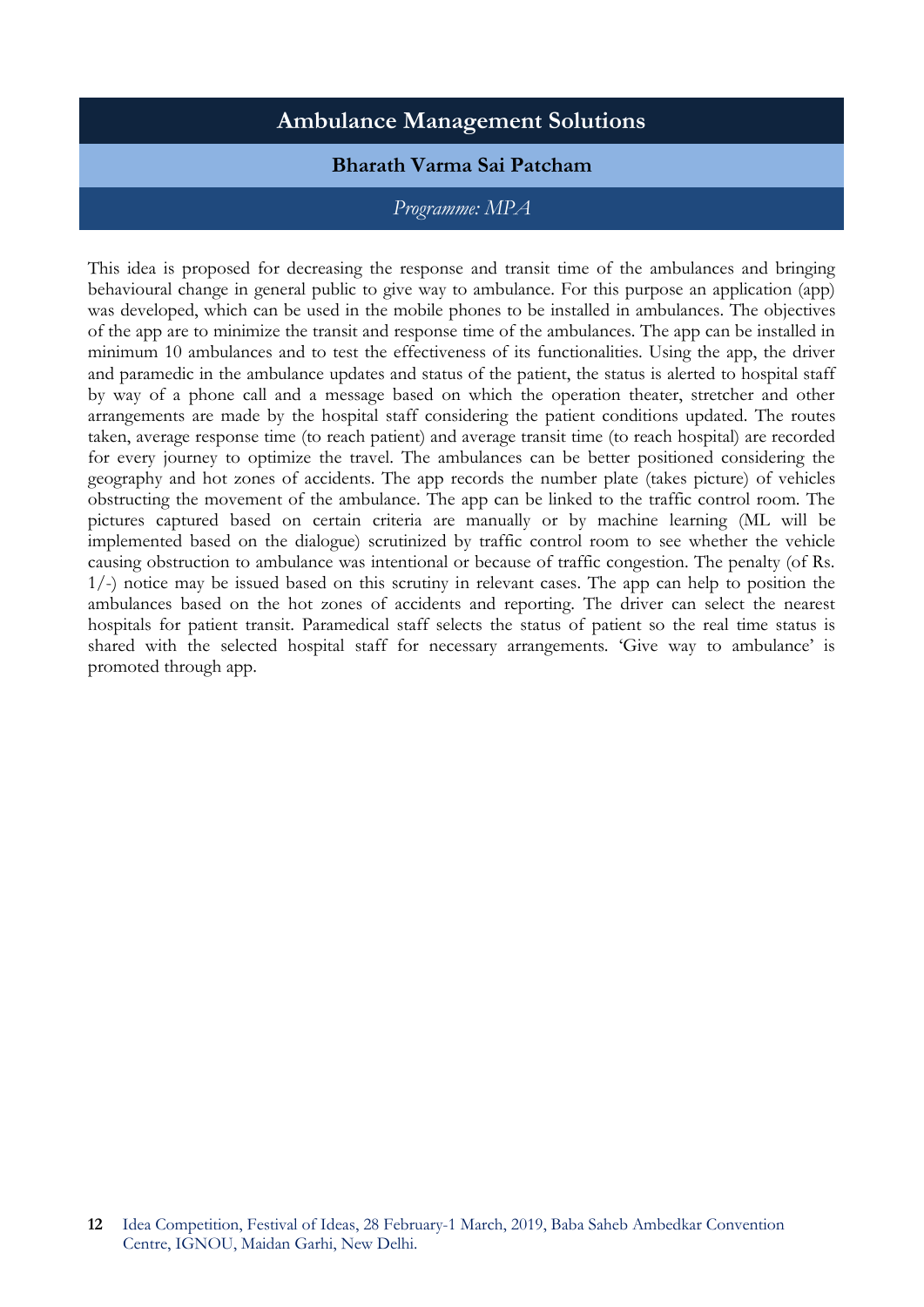# **HUNGER AND OBESITY FREE INDIA**

#### **Biplob Ozah**

#### *Programme: MADE*

Hunger and obesity are the complications that are being addressed by this idea. As per the Global Hunger Index, India was ranked 103rd out of 119 qualifying countries. The key indicators of this index are- undernourishment, child wasting, stunting and mortality. On the other hand obesity is another problem, which seems to be a very small thing but it gives rise to the numbers of chronic disease like diabetes, hypertension and many cardiovascular diseases. This idea attempts to solve both the problem of hunger and obesity together. This idea proposes a coordinated effort using education, modified food culture, public awareness and implementation of food policy to solve the problem. The education system can add 'Nutrition Science' in the curriculum along with 'Environmental Science'. The basic knowledge in the areas like consumption of cooking oil; reduction in the use of salt and limitation in the use of sugar, lowering the consumption of deeply fried and baked foods etc., can be easily acquired with the help of 'Nutrition Science'. For this, establishment of the Department of Dietetics/Nutrition in the college and university is must. Various short term summer and winter internship/awareness programme on nutrition should be offered to the Masters students might be helpful. There is an urgent need to establish a commission at the medical college level to check the progress of health status at regular intervals. Deployment of dieticians/nutritionists from the sub-centre up to the medical college is also a must to combat the problem. If programmes are conducted where the nutrition professional/dieticians are engaged in a five working day schedule and one-day awareness campaigns at schools and colleges, they would be able to convey the correct information about nutrition to every child along with his or her family. Thus the problems of obesity, risk of cardiovascular diseases, diabetes as well as hunger will be lowered slowly day by day. Further, we should try to prepare optimum amount of food to prevent from wasting. A strict food policy regarding check and awareness of food selection, preparation, consumption and wasting might contribute a lot towards the solution for the said problem. When people will be educated and start buying, cooking and consuming optimum amount of food, then wastage will also be lowered. Simultaneously, due to strengthening and applying food wastage policy, the amount of wasting of food items will be lowered.

**<sup>13</sup>** Idea Competition, Festival of Ideas, 28 February-1 March, 2019, Baba Saheb Ambedkar Convention Centre, IGNOU, Maidan Garhi, New Delhi.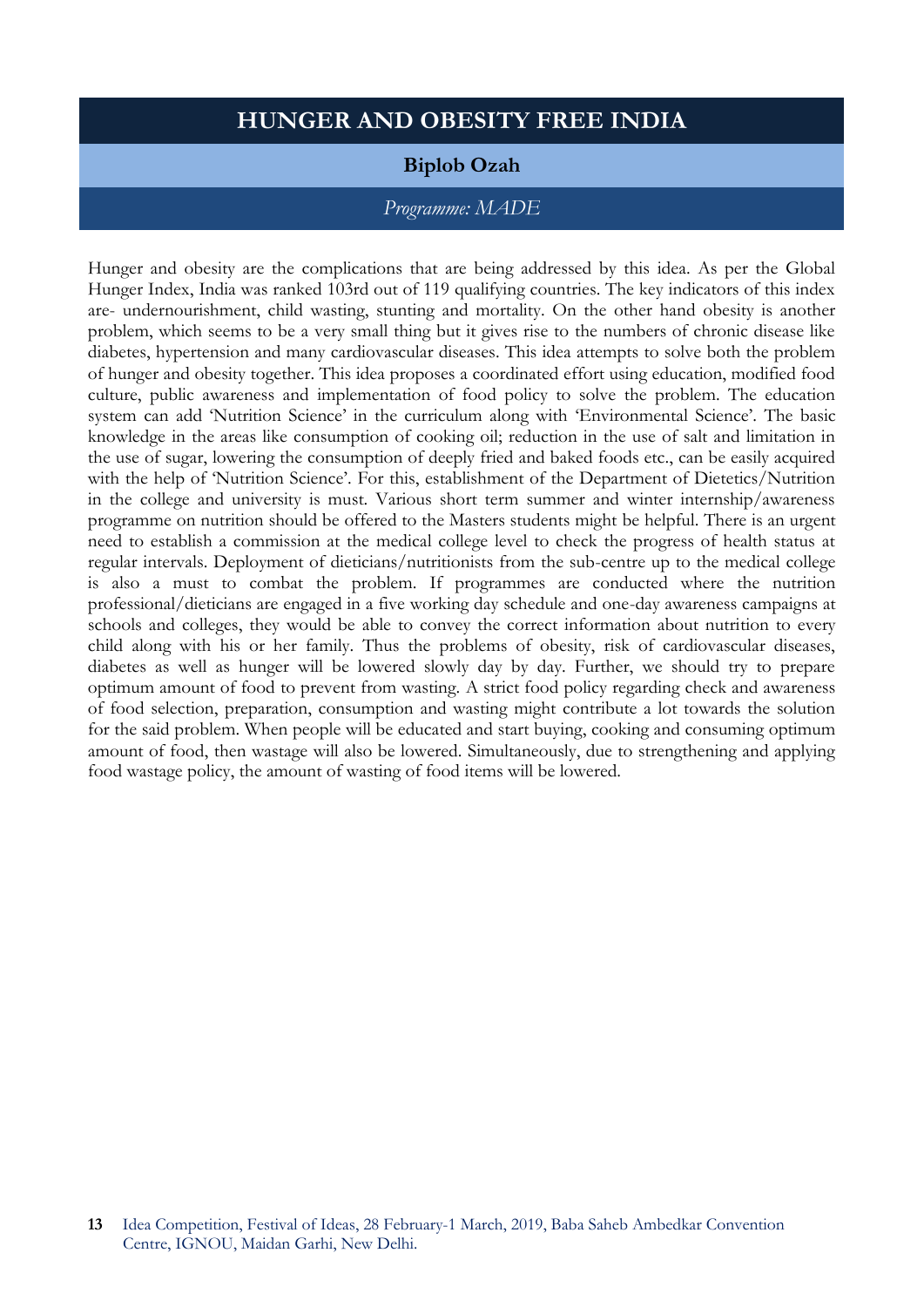# **Tuberculosis (TB) Free Box**

# **Faiz Anwar**

#### *Programme: Master of Social Work*

With 18 lakh registered patients of tuberculosis (TB) across the country we can well imagine the large extent of unknown patients. There is a fear that one TB patient can infect more than 10 TB patients, if they are unaware about the precautions. As we know TB brings with itself the knowledge gap of misconception and social exclusion. This idea is to bridge the knowledge gap through the TB free box. The idea of TB box is that it is a completely a zero budget, school project kind of large scale awareness. The TB free box will be implemented from villages to towns and then connect cities. It can educate more than 1 crore people in 50 days. The students, as part of crafting and drawing curriculum, can make TB free Boxes. The TB free BOX will have the following things written on its sides: (a) Symptoms of TB, (b) Precautions that should be taken, (c) The contact number of respective DTO and address, (d) Government security schemes for TB patients, and (e) Side effects of leaving the medication halfway through the treatment. The TB box will go one house to another and small chits having any remarks and the signature of the people will be put in the box. Micro level health workers will be utilized for this purpose like Sahiyas, Ashas, and Anganwadi, and school students, with very minimum use of technology. This original idea proposes a method of awareness on TB, enhancing community feeling and reaching the unreached that is free of cost of utilizing the already existing modes in the society.

**<sup>14</sup>** Idea Competition, Festival of Ideas, 28 February-1 March, 2019, Baba Saheb Ambedkar Convention Centre, IGNOU, Maidan Garhi, New Delhi.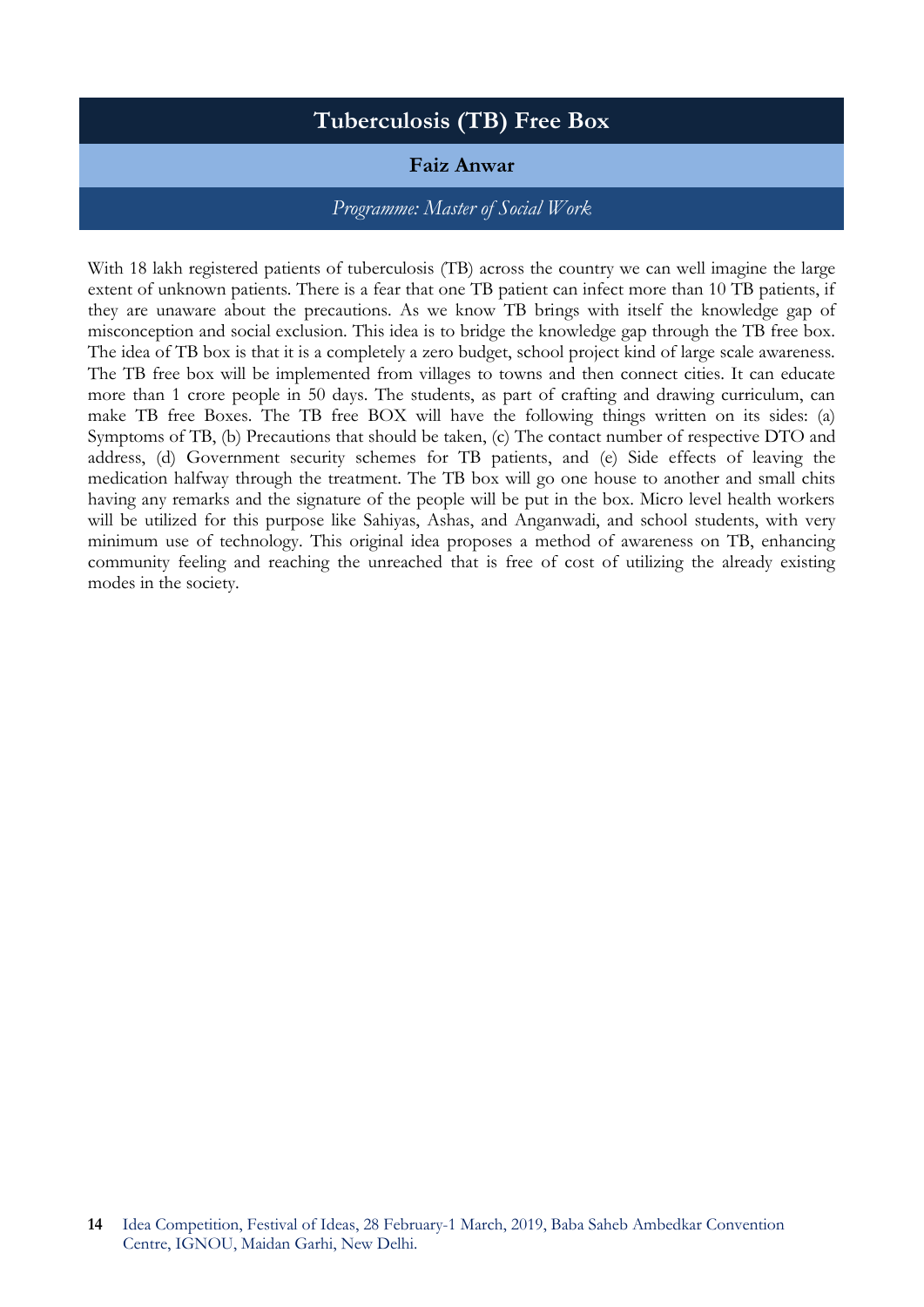# **Corporate Nutrition and Fitness Boot Camp**

#### **Subham Seal**

#### *Programme: DNHE*

With the increase in globalization and increase of global hiring and startups, workplace is been one of the most important place to incorporate a holistic approach towards a fitter India. However, there is a lack of proper education and knowledge on healthy eating in the corporate sector. An increase of demanding and rigorous work schedule is adding to the already hectic lifestyles, and stress levels are on the rise. Further, the rise of mental agony results in bad posture and muscular imbalances causing pain in neck/back, leg or knee. A lack of active lifestyle reduces the work efficiencies and leads to fatigue and increase of stress. Also, there is an increase in dependence on fast food and binge eating. It has been observed that there is an increase of chronic diseases, such as diabetes, obesity, anxiety. The statistics of the American Health Association show that 89 5 of the employees use some kind of health programmes, which has a strong impact on job satisfaction. However, in India, there is a non availability of a sustainable corporate fitness educational program. This idea is to develop corporate health programme and make the workplace a better place to be fit. The programme will have the elements of community based workshops, boot camps and imparting proper knowledge on diet and training regime. The programme will be of short duration and high intensity designed to give the participant the maximum returns for his/her invested time. An app will also be developed based on planning of diet and exercise routine, so that same can be tracked. All programs will be equipment free, thus eliminating two of the biggest hurdles-location and equipment-towards sustenance of a fitness programme. This programme will encourage a "Fit India" Movement. (Anywhere, Anytime, Everyone).

**<sup>15</sup>** Idea Competition, Festival of Ideas, 28 February-1 March, 2019, Baba Saheb Ambedkar Convention Centre, IGNOU, Maidan Garhi, New Delhi.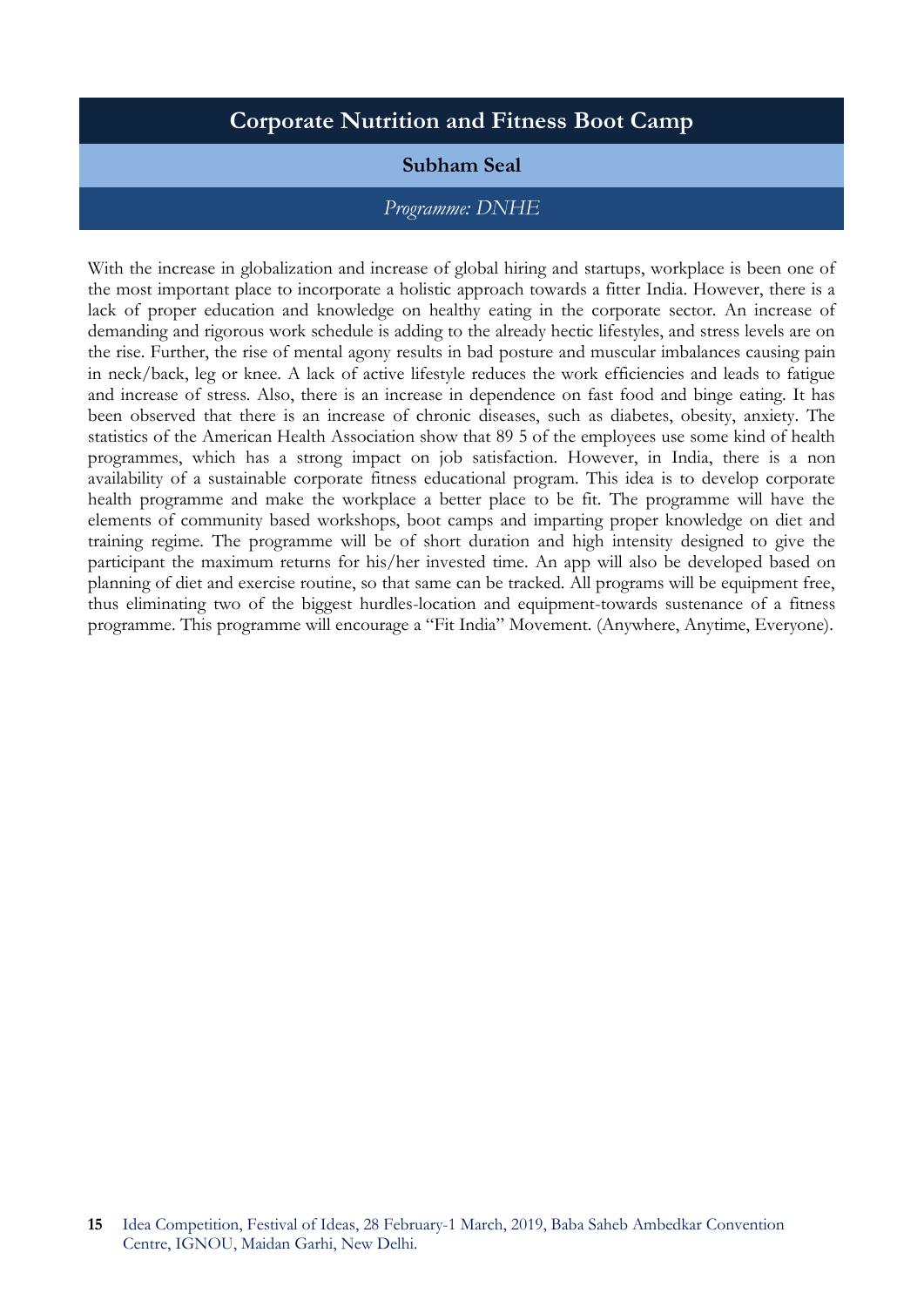# **EDUCATION AND OPEN UNIVERSITY SYSTEM**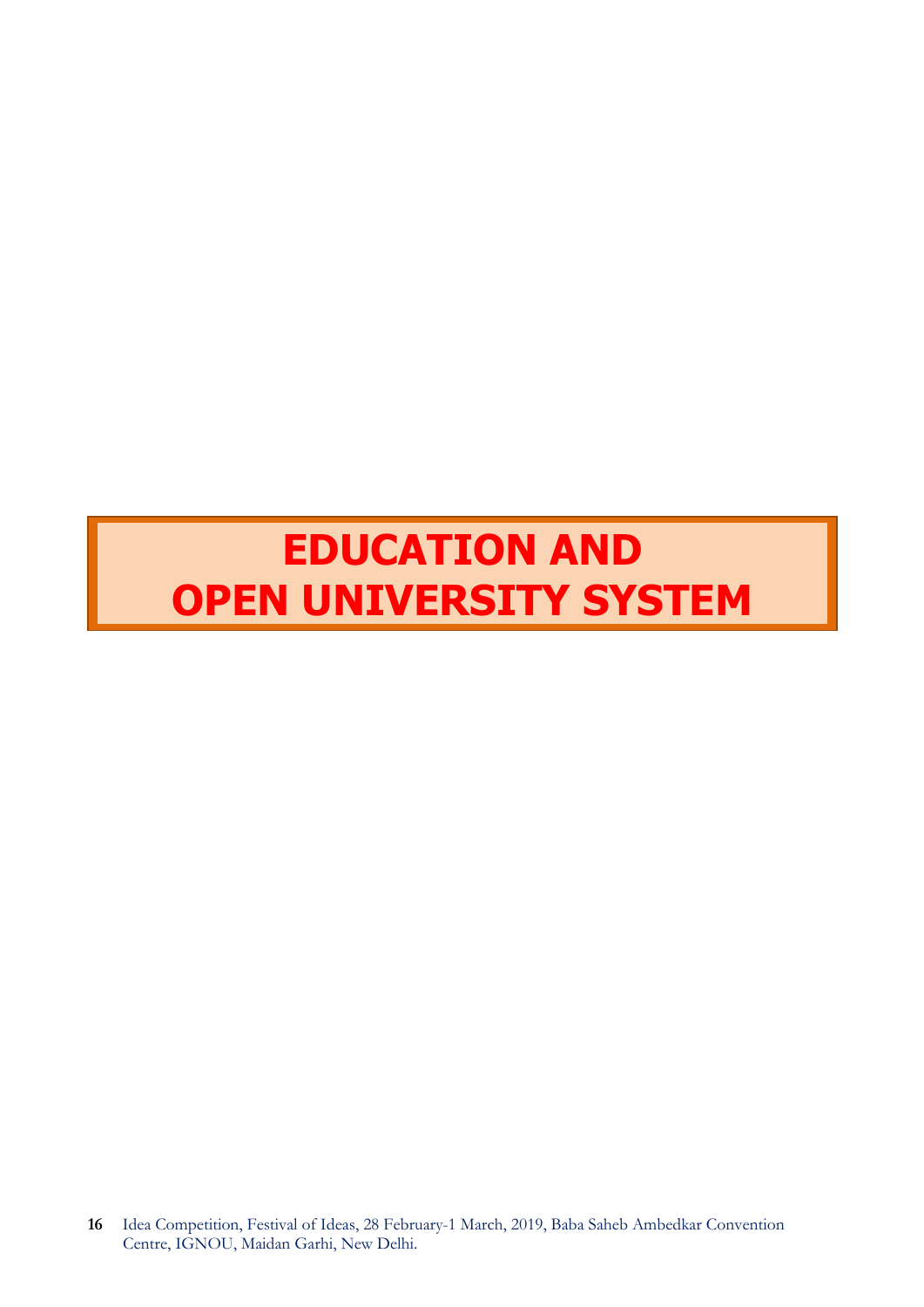# **Any Time Print Machine (ATP) 24 × 7**

### **Parthiv Rameshchandra Bhatt**

#### *Programme: ACPDM*

In rural areas many students face the problem of taking printouts of documents. Also, they cannot afford a personal computer/laptop/smart phone or printer at home. Most of them neither have the facility of cyber cafes nor have enough money to spend. Without the use of internet or the availability of online study/documents they lose the opportunity of being competitive. To solve the problem this idea of Any Time Print Machine for students has been conceptualized. The Any Time Print Machine requires the following installations in a room: one tablet with limited features and pen drive access, one CCTV camera, one printer, paper for print, Internet facility (only broadband not wireless), microcontroller-based identification system that employs a coin of Rs. 1/-. The machine provides the student with two options. The first option is to use the Internet only for searching material or to fill forms. For this Aadhaar card is compulsorily required for log in. After verification internet connectivity will be provided for 30 minutes free of cost and after 30 minutes the computer/tablet will automatically log off. For 30 minutes a student can access the Internet and can take a printout of an important document. A student with his/her authentic Aadhaar card id can avail of this service once in a day. After one login session expired, he can use this service after 24 hrs. The second option is to take a printout using the microcontroller technology. In this option a coin of Rs. 1/- can be used to take one printout from the computer/tablet at a time. The coin of Rs. l/- has to be inserted into the slot, where it will be identified. One blank page will come out from the box of the machine and the printer will start. A paper has to be inserted in the printer for print. The printer will print only one page and for the second print one has to reinsert a one rupee coin. This Any Time Print Machine will be beneficial to the students and people of rural and remote areas. It will also be helpful for the people of the cities in any emergency situation.

**<sup>17</sup>** Idea Competition, Festival of Ideas, 28 February-1 March, 2019, Baba Saheb Ambedkar Convention Centre, IGNOU, Maidan Garhi, New Delhi.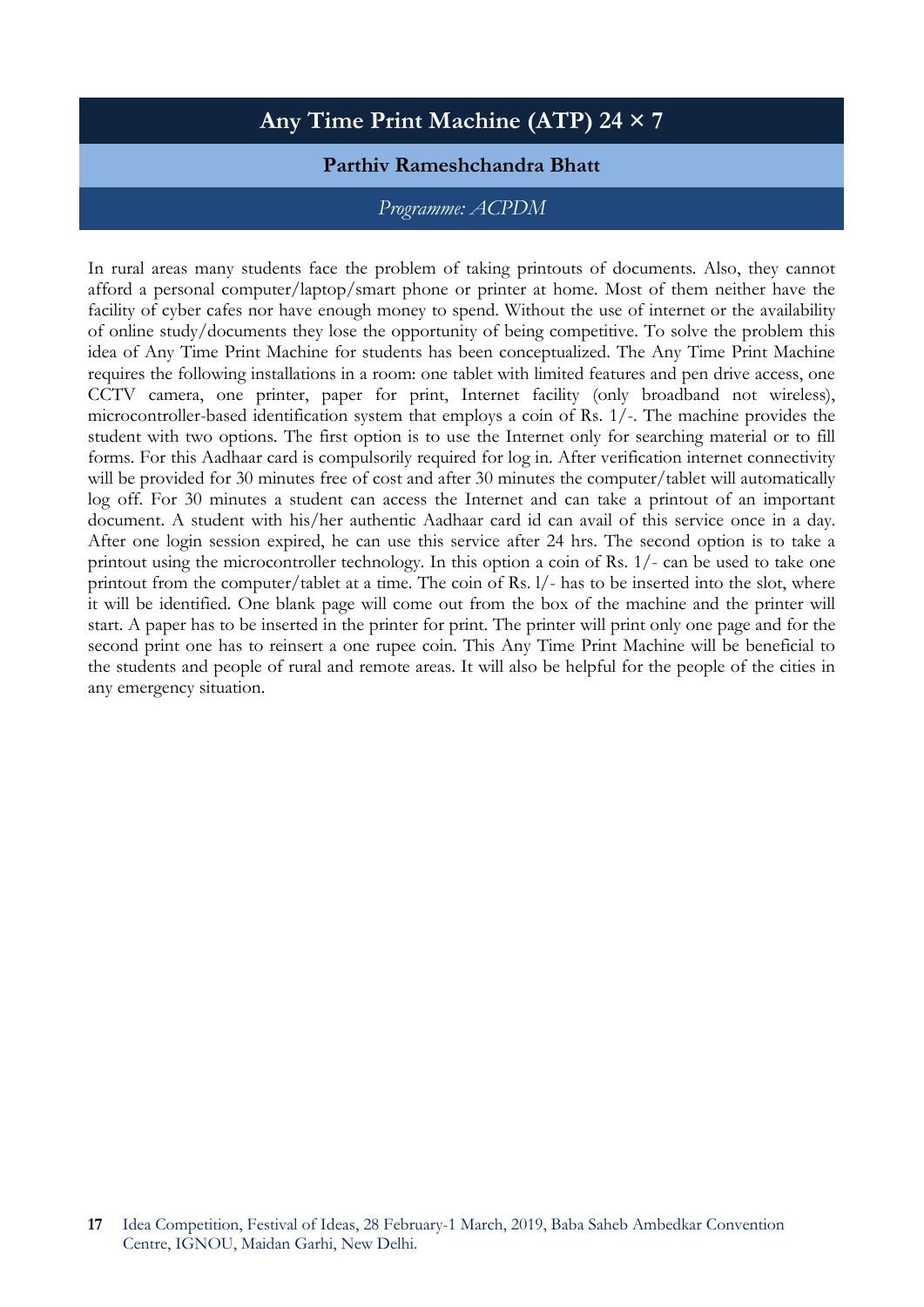# **Course Project Management System for IGNOU**

# **Shaistha Fathima**

#### *Programme: BCA*

The existing system does not provide proper notification services, formats for project synopsis or report and related information to the students. There is no faculty to solve students query well enough. The process of postal submission of the synopsis or report makes it nearly impossible for the students to act if by chance, the delivery was misplaced or delivered after the due date. Most importantly, students are not well informed of the necessary dates for the synopsis submission such as; the synopsis of the final project must be submitted in the 5th semester itself, before the submission of the project report in the 6th or the final semester. Also most of the work is done manually, which takes up too much of time and resources. Course Project Management System for IGNOU is proposed to automate the existing manual system with the assistance of the computerized equipments and full-fledged computer software. The beneficiaries of this idea will be the Students of IGNOU, and the faculty involved. Both the student and the faculty will be provided by the facilities of notification updates, query support, forum and technical support, all of which will be monitored by project admin, who in turn will report to or ask assistance from the central admin. Similarly, faculty members can turn towards the head of faculty for additional support. Likewise, the technical support team will be under the Head of Technical Support. All of whom, will in-turn be under College Head of Departments, thus, providing complete transparency and preventing authority abuse. Course Project Management System for IGNOU can lead to error free, secure, reliable and fast management system. It can assist the user to accomplish their respective tasks easily without making it too cumbersome. The User can also provide their feedback to make the system better! HTML (5), CSS and its libraries, JavaScript, J2EE, MySQL, Java Programming language are the technologies that will be used to implement this idea.

**<sup>18</sup>** Idea Competition, Festival of Ideas, 28 February-1 March, 2019, Baba Saheb Ambedkar Convention Centre, IGNOU, Maidan Garhi, New Delhi.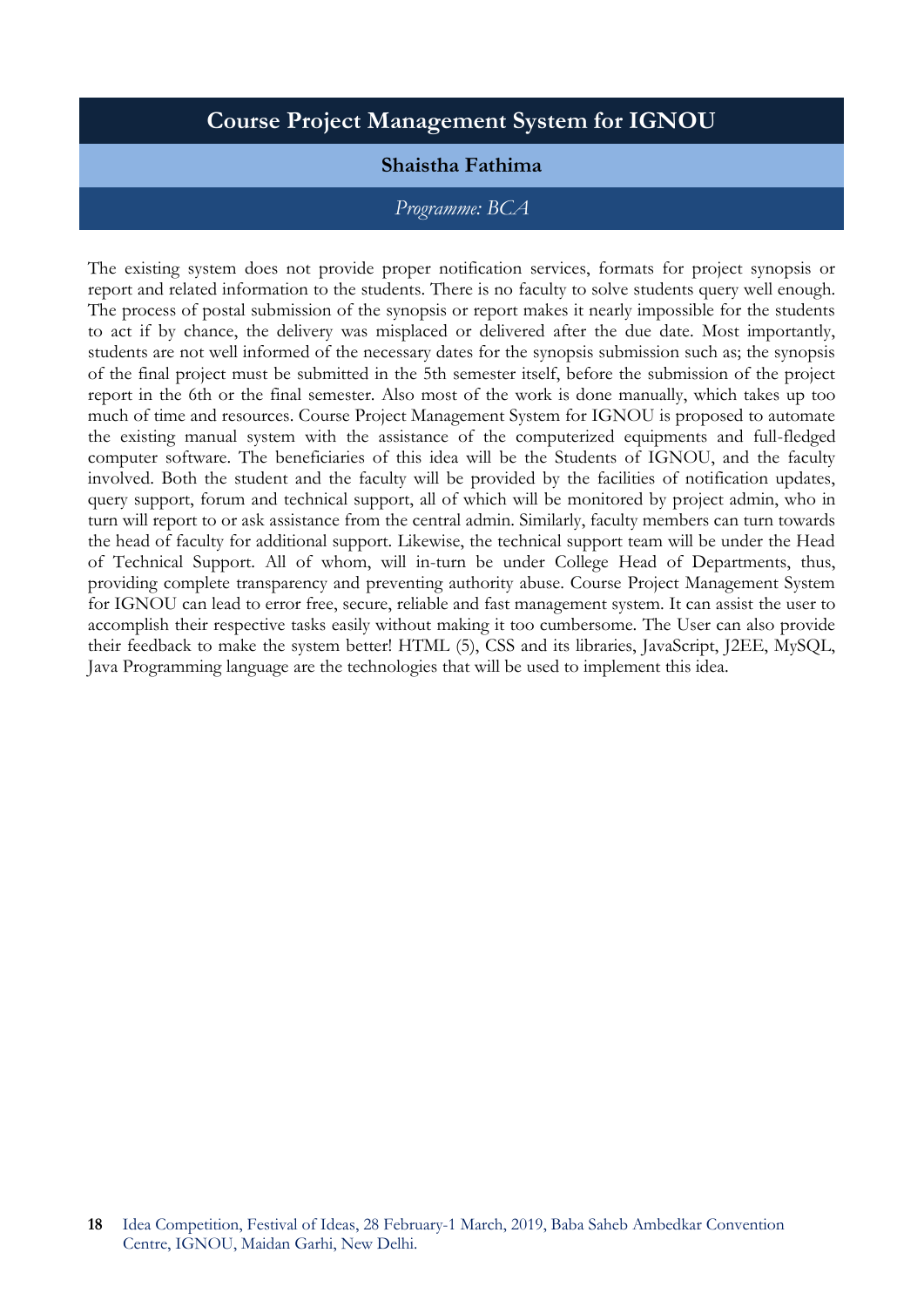# **College Assignment Management System for IGNOU**

# **Tahseen Fathima**

#### *Programme: BCA*

College Assignment Management System for IGNOU, is proposed to automate the existing manual system with the assistance of the computerized equipments and full-fledged computer software. College Assignment Management System will lead to error free, secure, reliable and fast information system. The organization can maintain computerized records without redundant entries. That means that one need not be distracted by information that is not relevant, while being able to reach the information that is relevant much more quickly. The main objective of the Project on College Assignment Management System is to manage the details of College, Student, Staff, Assignments, Viva and the Marks obtained over all in assignment. It manages all the information about College, Student, Assignment, Viva, and Marks. The project is totally built at administrative end and thus only those with proper authorities are guaranteed the access. The main objectives behind the development of this project are as follows: (i)To provide information related to assignment, (ii) To manage records of students, (iii) To let the students know about the due date of assignment submission, (iv) To let the students access assignment question paper online and download it, (v) To help the students with guide lines how to finish the assignment, (vi) To create a forum for the students, (vii) To create a query for the students, (viii) To manage assignment submission, (x) To make the system automated for assignment submission, (xi) To generate an automated assignment submission notification, (xii) To schedule viva exam, (xiii)To upload marks obtained in the assignment, (xiv) To provide details of assignment marks obtained, (xv) To store the data for longer period of time and to access it easily in the future when needed, and (xvi) To reduce redundancy. HTML (5), CSS and its libraries, JavaScript, J2EE, MySQL, Java Programming language are the technologies that will be used to implement this idea.

**<sup>19</sup>** Idea Competition, Festival of Ideas, 28 February-1 March, 2019, Baba Saheb Ambedkar Convention Centre, IGNOU, Maidan Garhi, New Delhi.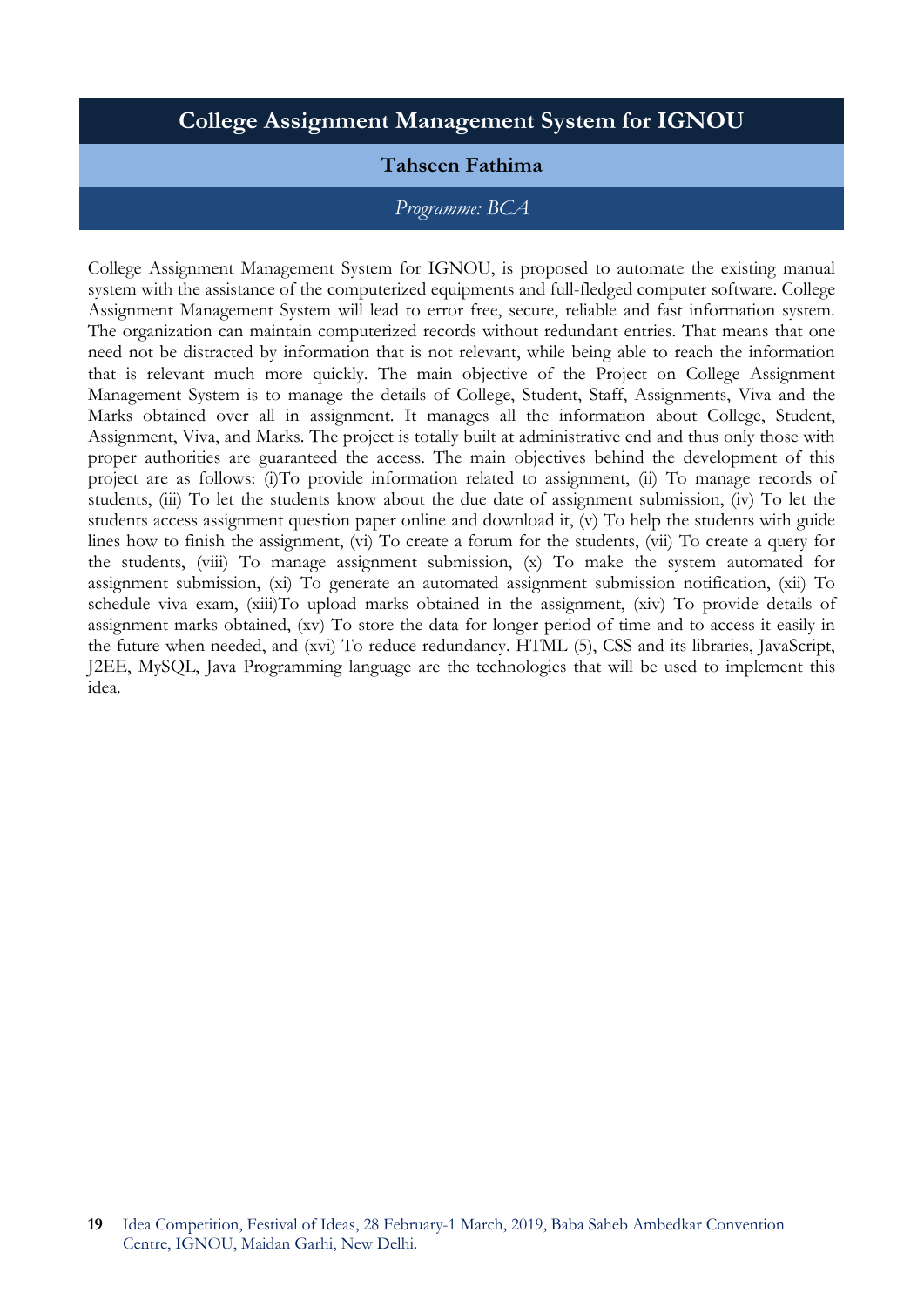# **Know Your Path (KYP)**

### **Vaibhav Singh Rathore**

#### *Programme: BTS*

Confusion and misguidance are two one- word answers to all problem faced by a student once in their life. For example, many students are not doing what they love to do, or many do not have any idea of the available colleges for admission or career options. Therefore there is a need of a torchbearer that could help them know themselves better. This idea is about developing an artificial intelligence powered mobile application that will remove all the problems faced by students. This app is envisioned to help the students in many areas, such as suggestions for the best college for admission, competitive examination related information, online courses related to one's passion or area of interest, information about their personality, hobbies, etc. The app will thus allow students to find a career path related directly to their passion or interest. The app has five pillars to engage and empower students. (i) Collegeopedia: A student can provide input regarding their hobbies, passion, area of interest and course. The colleges that have courses related to the input value will appear on the screen with the help of artificial intelligence, (ii) Counselling : There will be chat bots that will be scheduling interview of students with counsellor according to their availability. There will be a life journey of a person who decided to take an offbeat career options just to give the student an idea about the pros and cons, (iii) Courses and Certification: Courses and certifications on the hobbies of the student that will allow them to do what they love, (iv) Competition: Many students never get chance to flaunt their talent and loads of fellowship idea exchange forums go unnoticed so to spread awareness this part is added where notify the opportunities available in India will be notified. Artificial Intelligence will automatically fill the form and a payment needs to be done so that one does not miss any form, and (v) DWUL Section: A psychological test option will be where a student can acquire knowledge about their strengths and parts of personality they need to improve. The beneficiaries will not only be the students but also parents, teachers and colleges.

**<sup>20</sup>** Idea Competition, Festival of Ideas, 28 February-1 March, 2019, Baba Saheb Ambedkar Convention Centre, IGNOU, Maidan Garhi, New Delhi.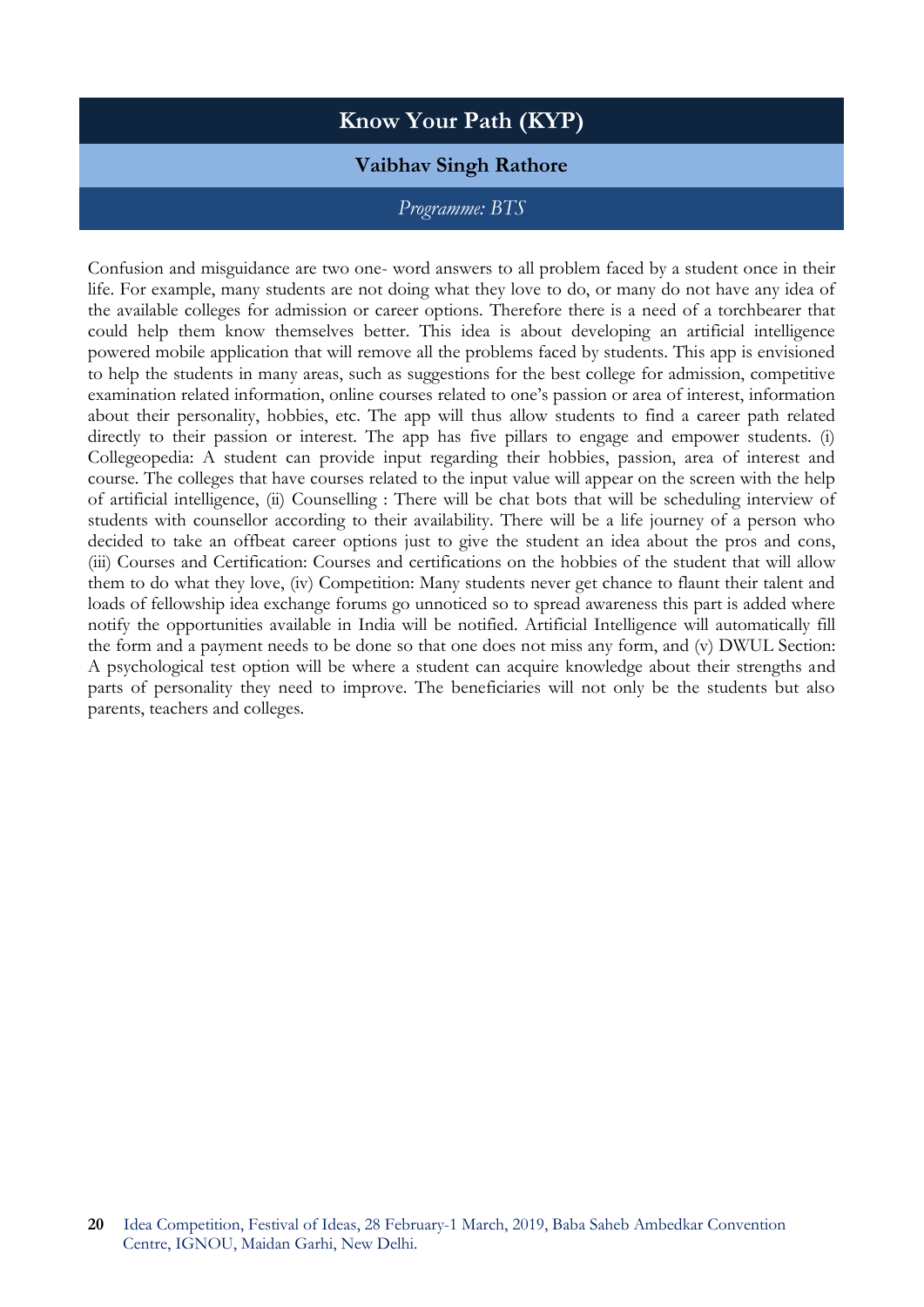# **SWACCHATHA INITIATIVES AND WASTE MANAGEMENT**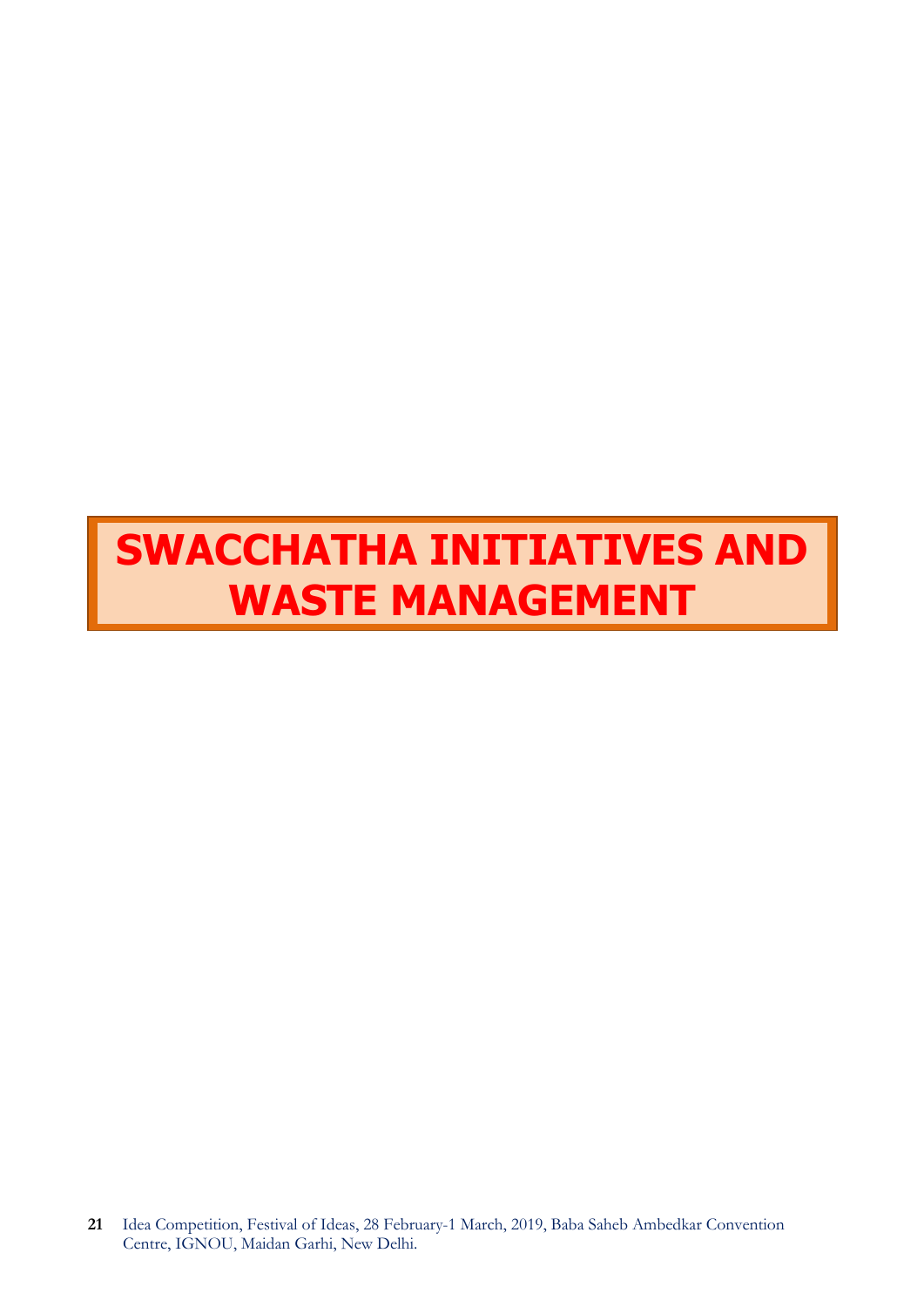# **Arising Village**

# **Getti Narsing**

#### *Programme: MARD*

If we observe the articles of use in our homes, such as soap boxes, brushes, wash scrubbers, etc., everything is made of plastic. Our day starts with tooth brush which is plastic. This is not only a phenomenon in the urban areas, but also in rural areas as well. In old days people used clay pots and articles made of wood. There was no plastic contamination in the earth and water. The use of bamboo trees was extensive. In this idea, it is proposed that the farming of bamboo trees and other wood producing trees are vital to abolish plastic from the world. The Government should encourage the coir industries also. Farmers should be motivated to farm the useful plants, which could help replace the plastic articles with wood. The Government and non-profit organizations should train the people in producing the home needs in every village. This should also bring the employment in the villages and the beneficiaries will be the unemployed youth mostly. The government should establish village industries, such as coir industries and wood article industries, which should be operated with manpower only. The Government should also take the marketing responsibilities in implementing of the wood products and must conduct awareness programs on uses of the natural and harmless wood articles. The Government should provide the required machinery to the industries who are manufacturing plastic products either to allow them to start industries that produce wood based products or to send the processed wood material to the villages. In the villages the trained people would make that material into useful articles for daily home needs. "The plastic less world" revolution may start with home needs. If it could be implemented, then in between ten to fifteen years we could see a plastic less world

**<sup>22</sup>** Idea Competition, Festival of Ideas, 28 February-1 March, 2019, Baba Saheb Ambedkar Convention Centre, IGNOU, Maidan Garhi, New Delhi.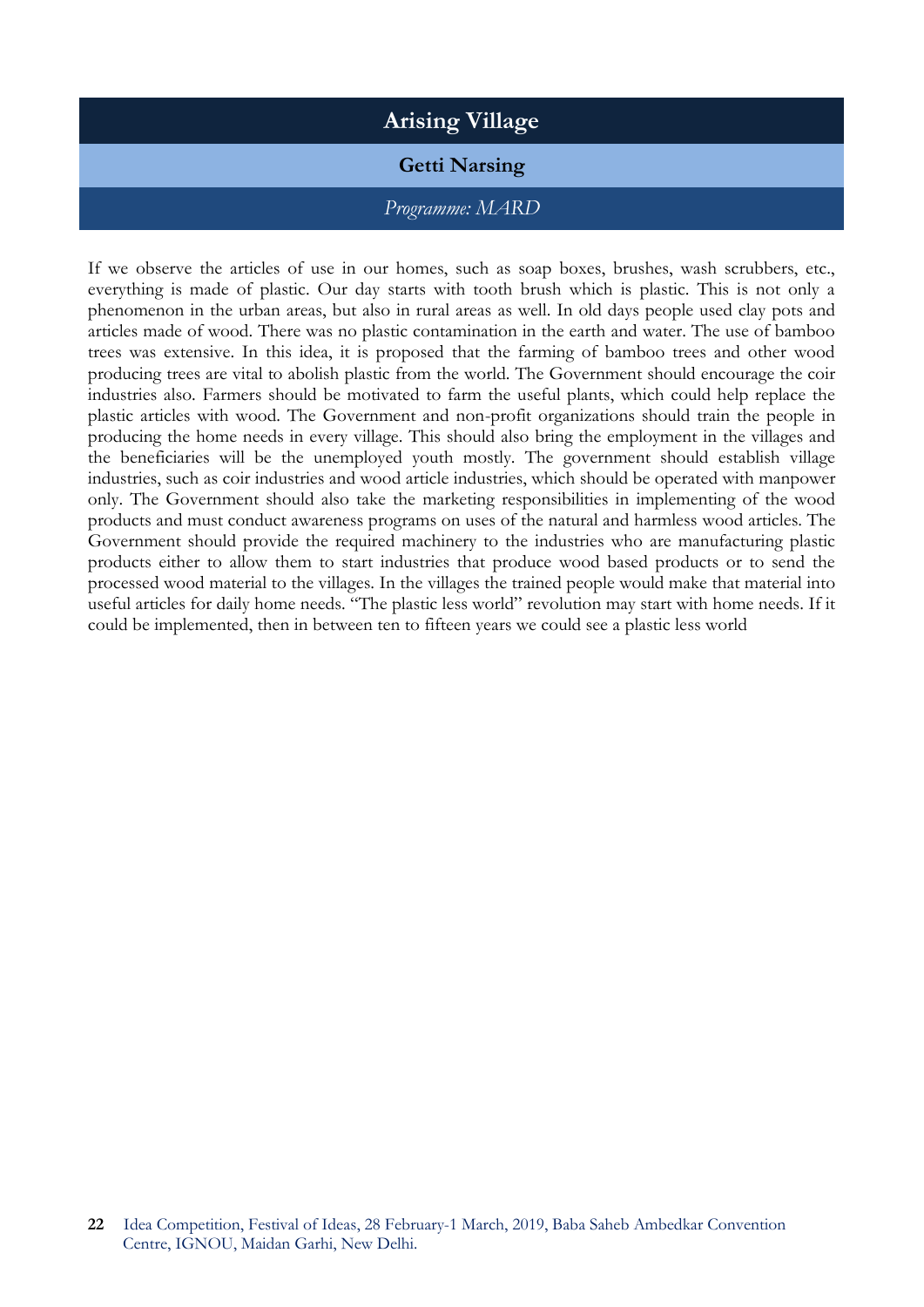# **Garbage Costing**

# **Kunal Singh Sisodiya**

#### *Programme: BA*

The problem which is being addressed by this idea is of sanitation and waste management. For the solution of poor sanitation and unorganized waste management in our country, the method of "Garbage Costing" is proposed. This method involves attaching element of price with the waste products, i.e., garbage. The idea of 'Garbage Costing' involves the formation of two units at the district level: (i) Management wing, which would deal with management and financial processes, and (ii) Executive wing, which would deal with garbage collection. The executive wing will be divided into several wards depending upon the population. Each ward would consist of garbage collector office, which would be supervised by a garbage collector. The garbage collector office would collect garbage provided to them by ragpickers as well as households. For the garbage collection activity, the collected garbage would be sent to 'Garbage Treatment House' where garbage could be reused to prepare pesticides, fertilizers, poisons, bio-energies, etc. In return of the waste products, the money paid by these garbage houses would be sent to the management wing so that the cycle could continue. One thing to note here is that the government should initially provide subsidies and low cost land to as to attract people to invest in these types of industrial sectors. Households, ragpickers, government and the society will be the beneficiaries from this idea. With this idea, households and ragpickers will be benefited as they will be paid for the garbage they collect; the Government will be benefitted as it would not spend a lot of treasury on inefficient municipal machineries. And if seen on a broader level, clean and healthy surroundings will benefit the society as a whole. A simple management of garbage collection by attaching a price value to it, and garbage treatment technology can be used to implement my idea.

**<sup>23</sup>** Idea Competition, Festival of Ideas, 28 February-1 March, 2019, Baba Saheb Ambedkar Convention Centre, IGNOU, Maidan Garhi, New Delhi.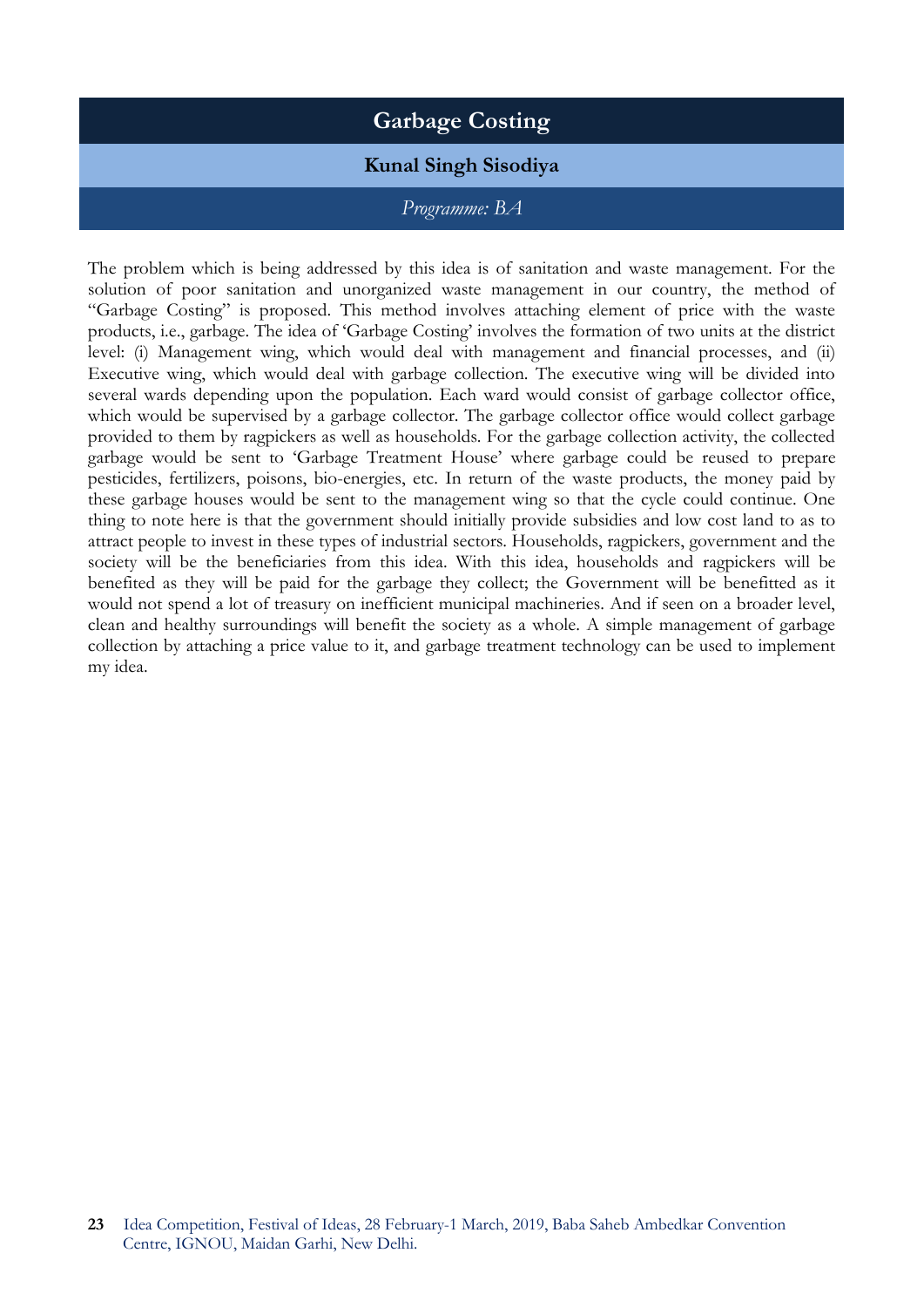# **Cooperative Lavatories**

#### **Vipul Bhatt**

#### *Programme: MCOM*

The grotesque yet familiar site of people openly relieving themselves in common places is not an uncommon site. According to WHO in India 626 million people practice open defecation. Despite several rules and regulation public still have a negligent and ignorant attitude towards public hygiene. A general notion is formed that kissing in public is illegal but pissing in public is justified. Some of these laws are as follows: (a) Police Act of 1861, Section 34- it enlists the offenses that can be committed on roads etc. The clause in which enumerates that mentions that any act which may bring inconvenience, annoyance, risk, danger or damage to the residents or passengers shall be liable to fine or imprisonment or both, (b) Provision under The Indian Penal Code in which Section 290 enumerates the Punishment for public nuisance. India has a huge deficit of toilets. Only 32 per cent of rural households have their own toilets, according to a survey conducted by National Sample Survey Office (NSSO) in 2012. An additional nine per cent may have access to toilets outside their homes. Even Prime Minister Modi announced that over 100 million new toilets will be built in the country, but the real challenge is maintaining them – especially the ones that already exist. The problem of open defecation and public urination can be solved by increasing the number of toilets in the area. Two ideas are proposed: (i) To create financially viable model through which a tie up with local establishments like cafes, petrol pumps, large restaurant chains like KFC and McDonalds etc having toilets and washrooms, could be established so that common people (other than the staff, customers, clients, etc) could use their facilities. Such shared facilities can be called Cooperative Washrooms. (ii) To create a mobile application which will shows the user the nearest public, private and cooperative washrooms and toilets where they can go to relieve themselves. The application will be designed to entail additional features such as P-credits, Women safe Tags, ratings meter, recommendation column and comment box to review the facility. At a nominal fee the public will have a large number of well maintained toilets to choose from. They don't have to go to unhygienic and stinky toilets anymore. Washrooms enlisted under the proposed application will be well maintained, clean and safe to use. They will have complete freedom to rate, review and recommend the enlisted washrooms. Toilets deemed safe, secure and hygienic will be readily available and accessible to all women and children Users can be made aware of nearest possible washroom and toilet available through the application. The local establishments will be able to earn extra income by opening up their lavatories for the common public. It will serve as free advertisement and may also help boost their sales as influx of people to their establishments will increase. Establishments with Lavatories that have good Ratings and Reviews and more P-credits, Women Safe Tags and recommendations will be ranked higher in the list and will attract more attention from the public. They will be able to develop good relationship with the local authorities as they are providing a public service for the Government of India. The network of toilets will significantly increase without incurring any significant additional expenditure Successful implementation of the model will eliminate the need to create additional public lavatories. It will reduce the public menace of open defecation and public urination.

**<sup>24</sup>** Idea Competition, Festival of Ideas, 28 February-1 March, 2019, Baba Saheb Ambedkar Convention Centre, IGNOU, Maidan Garhi, New Delhi.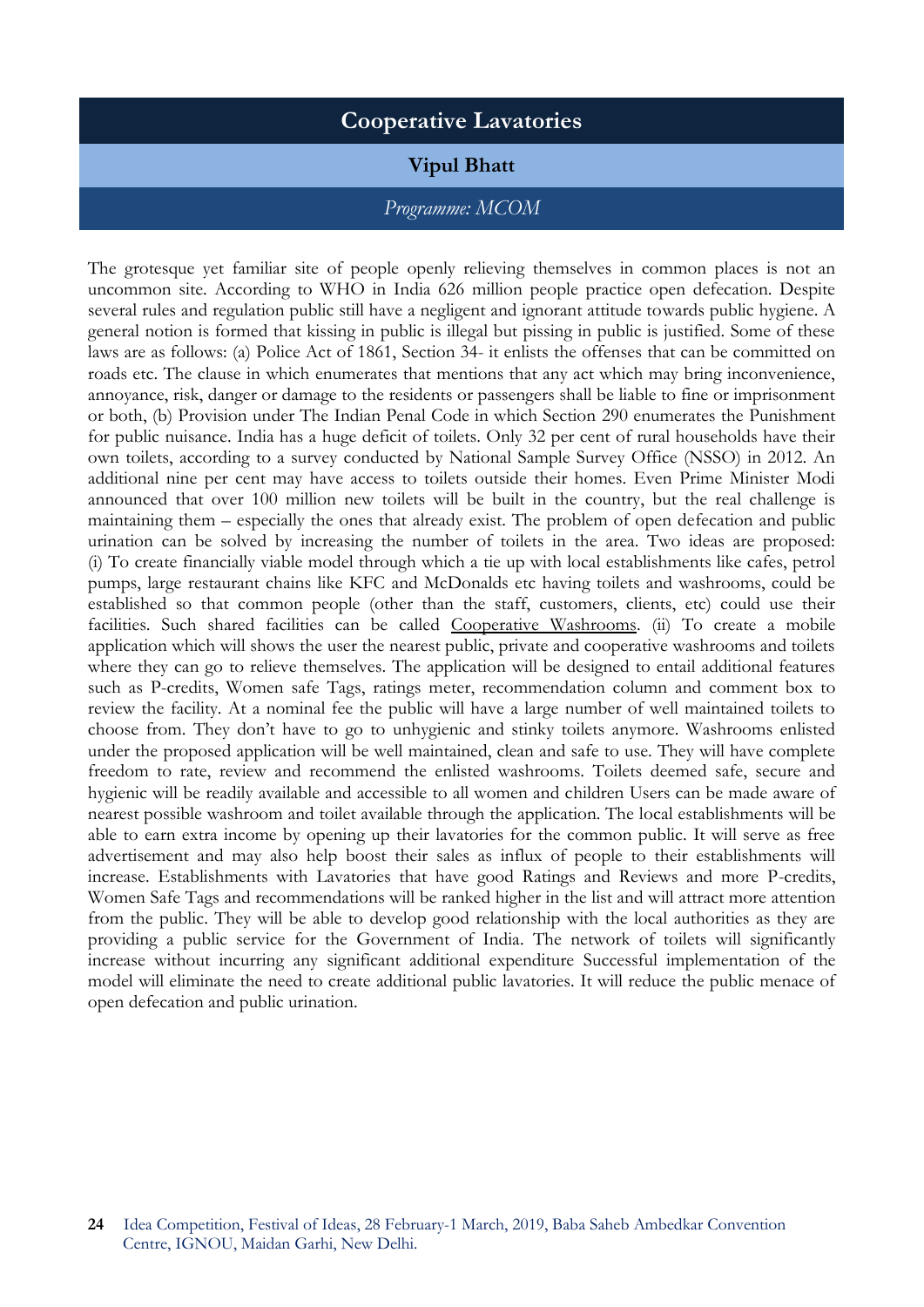# **SMART TRANSPORTATION AND TRAFFIC MANAGEMENT**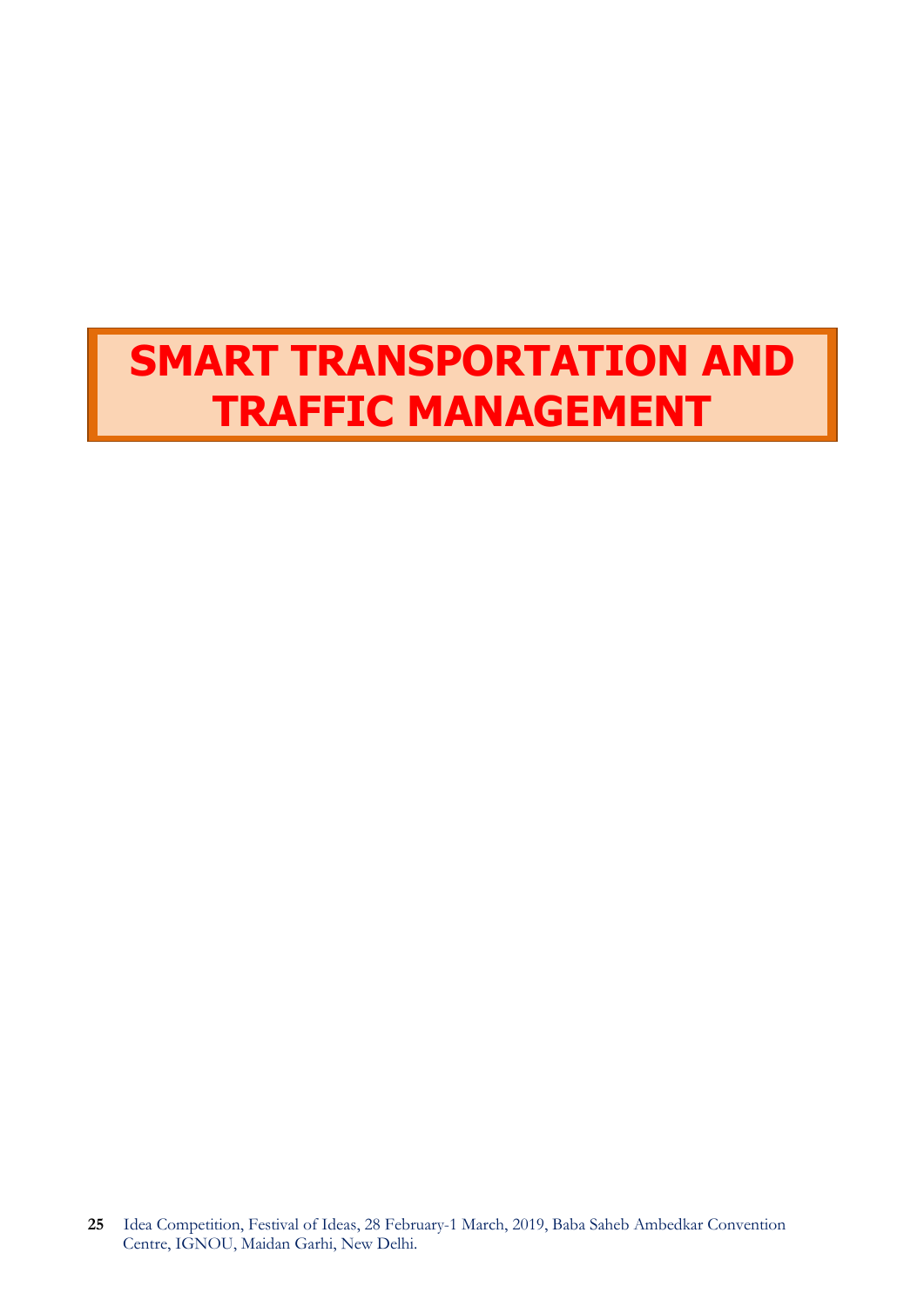# **D-Vector : A Saucer Craft**

# **Deepak**

### *Programme: BSC (Physics Hons.)*

D-Vector is a kind of saucer craft. It is a machine which has an ability of Vertical Take Off and Landing (VTOL) and Horizontal Take Off and Landing (HTOL) in emergency, hover and to fly in the air or through the air due to its shape and its working principles. It is a hybrid aircraft which works on aerofoil technology (has an ability to produce direct more lift), aircraft technology (has an ability to HTOL, rolling, yawing and pitching), drone technology (has an ability to forward, backward and side wards, in case of jet engine failure or any other condition) and rocket technology (has an ability to yawing like rocket). The whole body of saucer craft is in symmetric aerodynamic surface. It has a disc as the saucer craft's main body that holds crew and passengers (cockpit). It also provides the space for the mount of jet engine and ducted fans for stability. It has a flap area type of high-lift device used to increase its lift at a given airspeed. It also has a propelling nozzle that it converts a gas turbine or gas generator into a jet engine. It has many abilities, which are useful for the society. It has the ability of gliding and can hover in air at any altitude. It requires a very small area for take-off and landing, and can hide in the clouds. It can be used in places of public convenience, such as air taxi, air ambulance, for surveillance or performing rescue operations in place of fire fighter, in defence sector as fighter craft, transporter carrier, and in space research organization as space ships.

**<sup>26</sup>** Idea Competition, Festival of Ideas, 28 February-1 March, 2019, Baba Saheb Ambedkar Convention Centre, IGNOU, Maidan Garhi, New Delhi.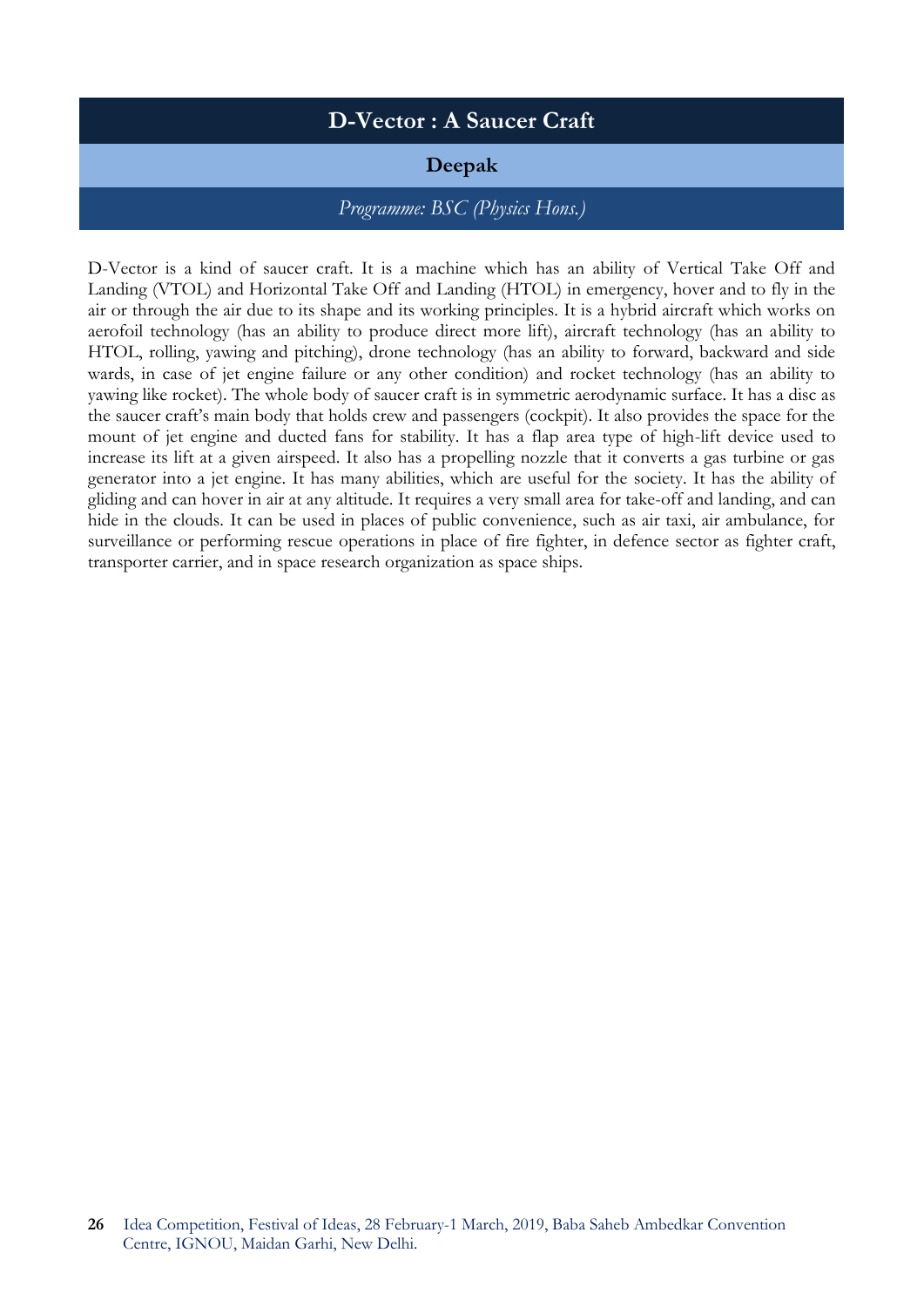# **Mapping and Treating of Traffic Hazard Spots using GIS – A Smart step towards Traffic Safety Management in Uttarakhand**

#### **Hiramayananda Mohanta**

#### *Programme: PGDSS*

In the recent times road safety has become a major concern in India. The road geometrics in the hilly terrain are identified to be more challenging compared to that in the level or rolling terrains due to presence of steep hill slopes over which the roads are aligned and constructed. The safety on hill roads could be improved by alerting travelling vehicles to negotiate the steep hill slopes, sharp curves and challenging geometry through installation of appropriate warning devices and protecting them from running off the narrow roads with the help of appropriate road side protections. Identifying and mapping of traffic hazard spots of a road is the first and foremost task in addressing the road safety issues, especially in hilly terrain. This idea is proposed on the mapping of traffic hazard spots, such as black spot, which known to everybody using Geographic Information System (GIS) and Differential Global Positioning System (DGPS). This idea proposes GIS mapping of guard rail, parapet wall, delineator, causeway, culvert etc., which will alert vehicles to negotiate the steep hill slopes, sharp curves and challenging geometry, such as a narrow road. The idea was developed during a case study in Uttarakhand within the chainage of 9+000 to 19+000 on the Rishikesh-Bhaniyawala Road of Dehradun District in Uttarakhand State. A base map of Rishikesh-Bhaniyawala Road at a scale of 1:5,000 was prepared with reference to high resolution satellite imagery available in Google Earth engine. Then a preliminary road safety audit was done. During the audit a hand held GPS (in this idea DGPS will be used) device of Garmin (eTrex 30x) was used to track the traffic hazard spots at various chainage level. An audit form had been designed and taken to the field to restore the hazard site information with reference to GPS point. After the complete survey, GPS data in the form of waypoint was converted into shape file format in ArcGIS software. Track of Rishikesh-Bhaniyawala road collected as secondary source of information and re-reference with Google imagery. Then overlay analysis of two GIS layer (waypoint and track) had been done to extract the traffic hazard site information on the basis of audit data. Linear referencing tool had been used to calculate the chainage. Black spot mapping was done as per black spot study report sourced from PWD. Finally a thematic map of Traffic Hazard Spot at chainage level had been prepared. In this idea GPS device will be replaced by DGPS (Differential Global Positioning System) for maintaining the traffic hazard location accuracy for effective traffic safety management.

**<sup>27</sup>** Idea Competition, Festival of Ideas, 28 February-1 March, 2019, Baba Saheb Ambedkar Convention Centre, IGNOU, Maidan Garhi, New Delhi.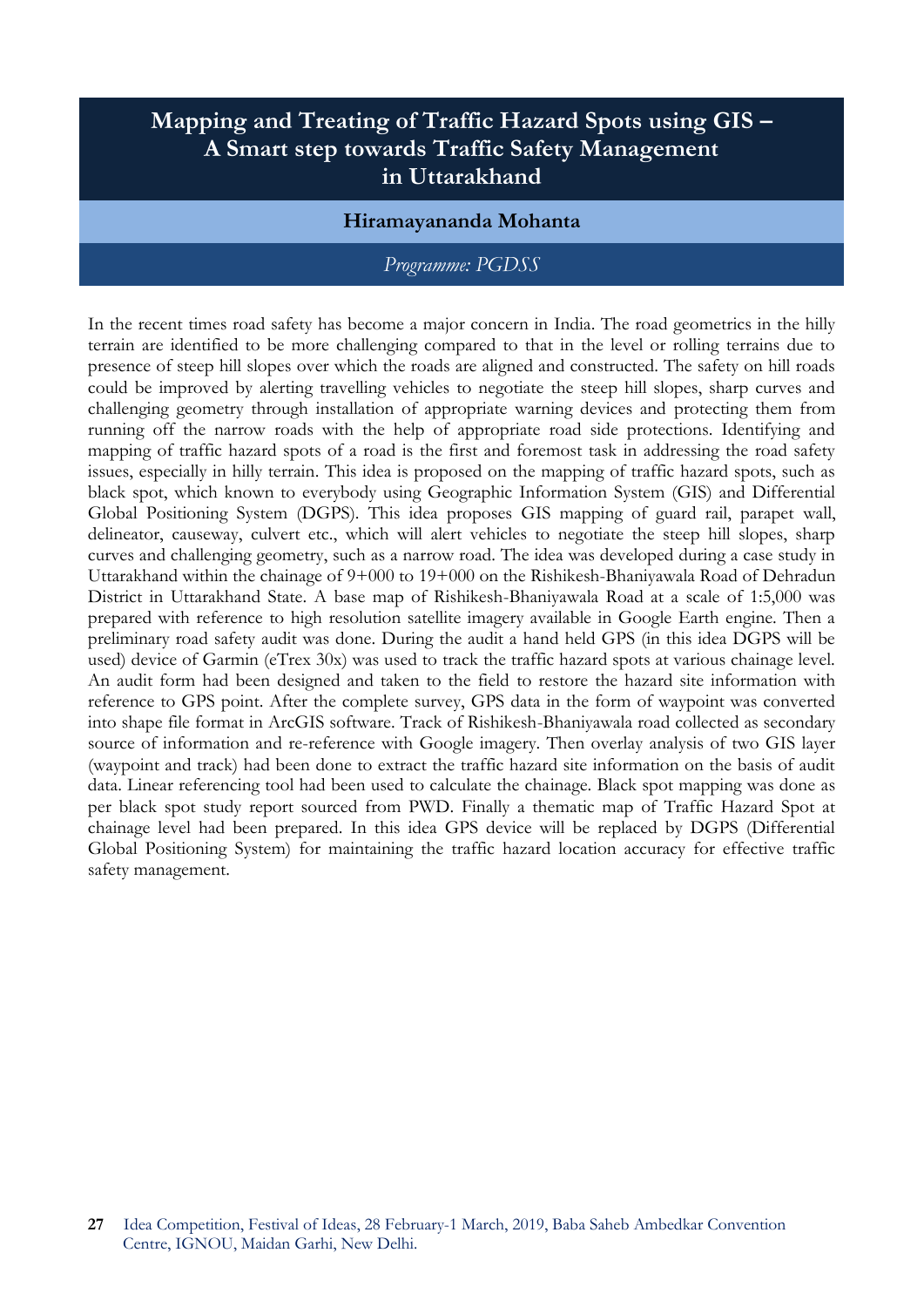# **CLEAN ENERGY AND ALTERNATE FUEL**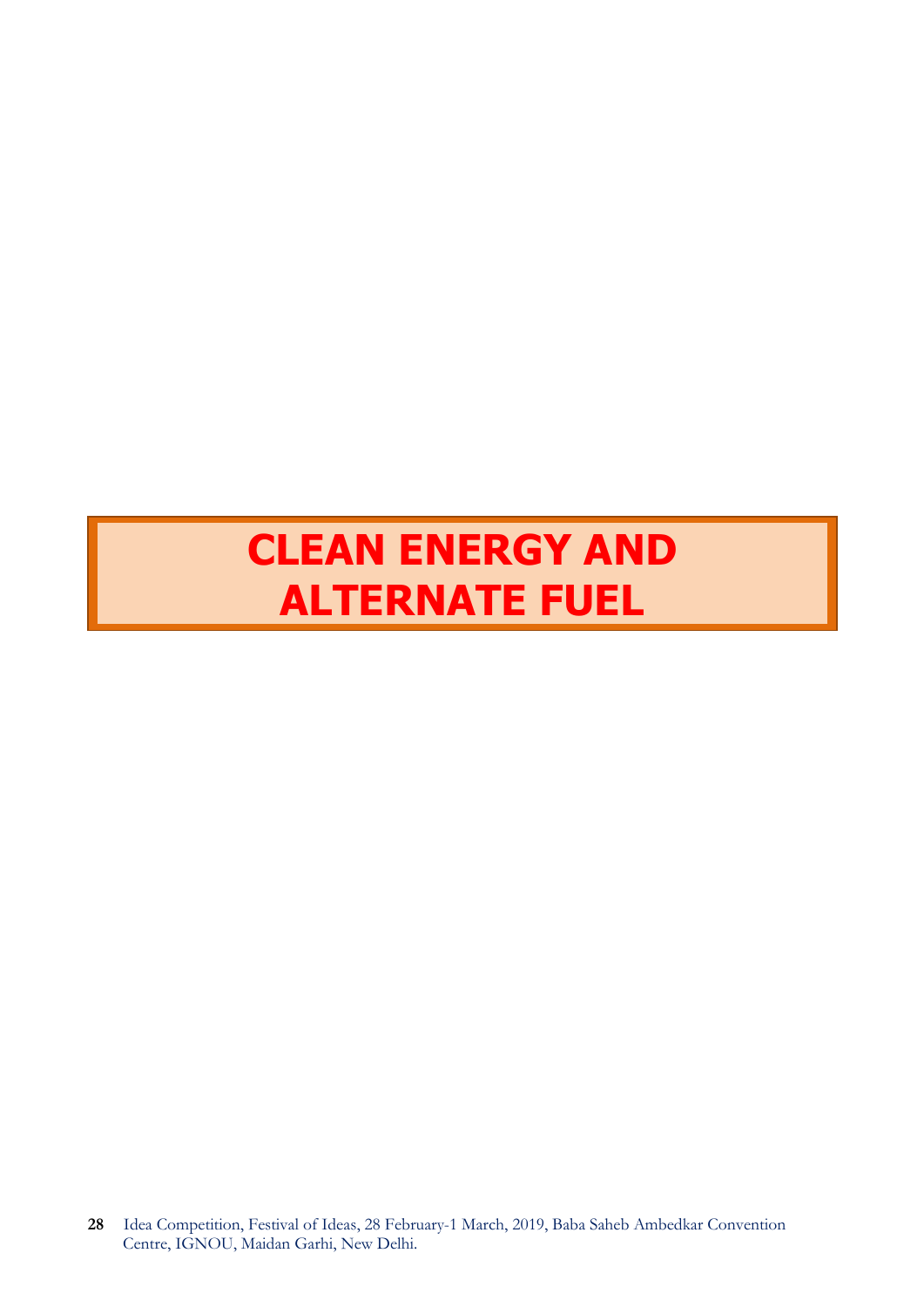# **My Energy, My Fuel and Pollution Free Earth**

# **Rakshanda Jha**

#### *Programme: BDP*

Every day, every minute while working we release a lot of energy. Due to lack of technology all this energy is wasted every day. So, the idea is to make an energy absorber which will absorb the released energy, an energy converter which will convert the energy to electricity and a battery to store the released energy. This setup may be costly initially but can be made cheaper and cheaper with innovation and upgradation with time. The setup will be fixed in bicycles, gym equipments, trampoline, children's bounce house, and playgrounds etc. where a lot of energy is released by humans. As a result, the energy released by the people in the activities like cycling, jumping, gymming, etc. will be absorbed, converted and stored into the battery in the form of electricity for use as fuel for cars, motorbikes, mobile charging, etc. By using this setup people can make themselves fit, the load of traffic on road will be minimized, there will be an alternative fuel for petrol, diesel, etc. which will be a sustainable and an ecofriendly, clean energy. The idea will be useful for the society as it will encourage people to use bicycles, got o gym etc. and make clean energy will be generated and an alternative of petrol, diesel, etc. which is released by the human itself for human use. Initially, the idea can be exhibited in energy parks, amusement parks, etc. Then slowly bicycles with the human energy setup can be launched and slowly and steadily the idea will be improvised regularly and can be expanded to more places and can be tried to make it more and more cheaper and available to each and every person personally. Also, like an energy plant (i.e. thermal power plant, etc.), a human energy plant (i.e. a park) where this setup will be placed on a large scale, in each and every town, city, village, etc. with no or minimum entry fees. This will let people to come here more and more and enjoy which will give then pleasure and generate electricity for the country.

**<sup>29</sup>** Idea Competition, Festival of Ideas, 28 February-1 March, 2019, Baba Saheb Ambedkar Convention Centre, IGNOU, Maidan Garhi, New Delhi.